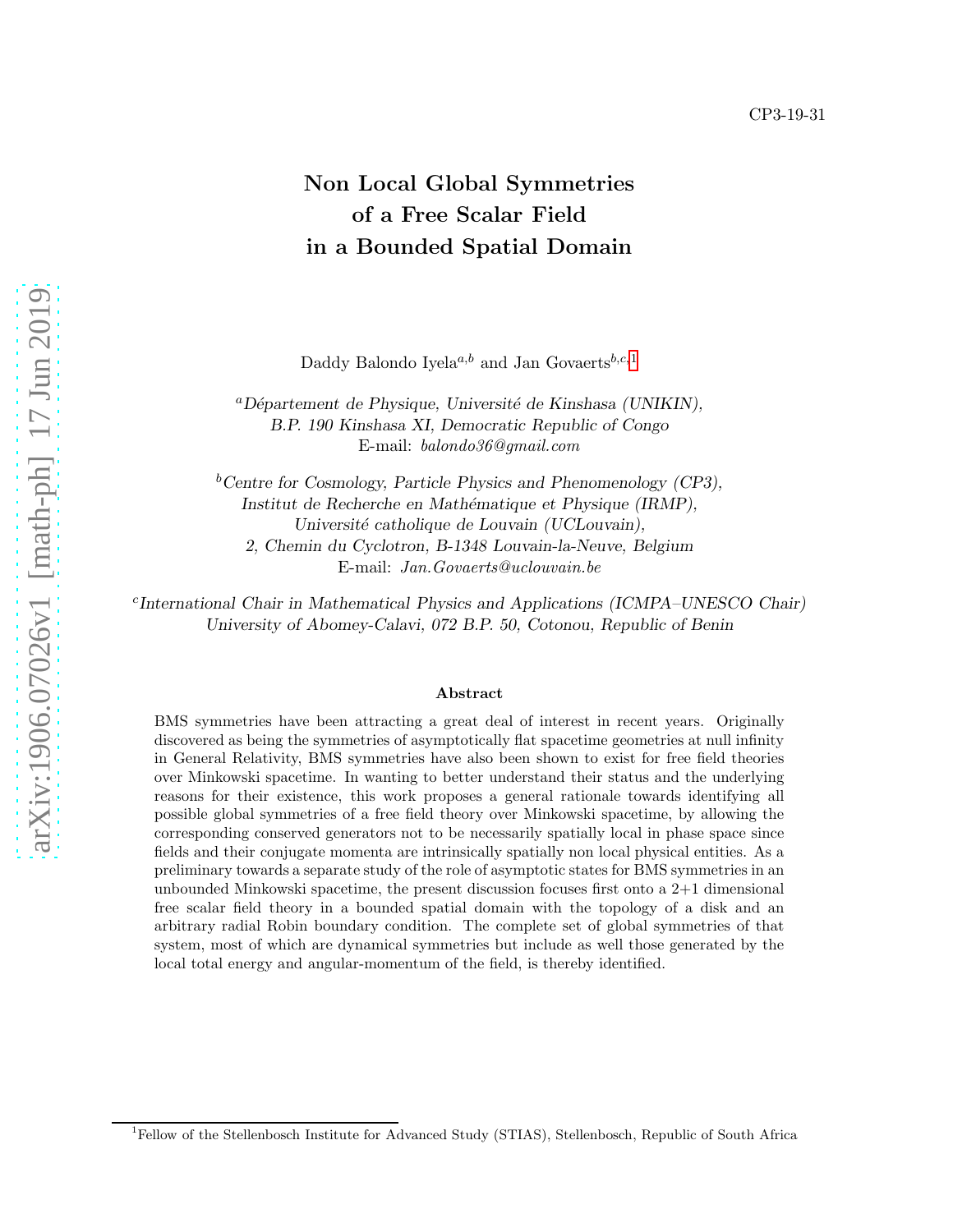### 1 Introduction

Consider a free field, whether classical or quantum, over a background spacetime of specific geometry, say that of a Minkowski spacetime. Besides the symmetries of that geometry – thus those of the Poincaré group in the instance of a Minkowski spacetime – what are all the possible global symmetries of such a field dynamics?

Of course these symmetries include the global symmetries of the background spacetime geometry. However there are far more symmetries possible still, certainly in the case of a free field. As is well known – a result which came as a surprise when it was first discovered – in Einstein's General Relativity an asymptotically flat spacetime possesses asymptotic global symmetries at null infinity that include the Poincaré group but are in fact much larger with an infinite (countable) set of conserved quantities, namely the generators of the so-called BMS symmetries of supertranslations and super-rotations  $[1, 2, 3, 4, 5, 6]$  $[1, 2, 3, 4, 5, 6]$  $[1, 2, 3, 4, 5, 6]$  $[1, 2, 3, 4, 5, 6]$  $[1, 2, 3, 4, 5, 6]$  $[1, 2, 3, 4, 5, 6]$ . More recently it has been established that free fields in a Minkowski spacetime share the same BMS symmetries as well[\[7,](#page-17-6) [8,](#page-17-7) [9\]](#page-17-8). In particular in Refs.[\[8,](#page-17-7) [9\]](#page-17-8) it was shown that these BMS symmetries are related to conserved charges and generators which are bilinear in the phase space fields but are, as a matter of fact, spatially non local.

Because of their wave-like dynamics Lorentz covariant fields are intrinsically spatially non local yet with a causally consistent time evolution. On the other hand, by definition symmetries of a dynamical system are transformations of its degrees of freedom that leave its equations of motion form-invariant, namely that map solutions into solutions to the same equations of motion. However dynamical systems may possess symmetries larger than those that leave their Lagrangian action invariant (up to total time derivatives), namely symmetry transformations which, when acting on the associated phase space (rather than on the system's configuration and conjugate momentum spaces separately), leave the system's Hamiltonian action invariant (up to total time derivatives). Such symmetry transformations mixing configuration space degrees of freedom with their conjugate momenta correspond generally to so-called dynamical symmetries<sup>[1](#page-1-0)</sup>. Obviously Noether's (first) theorem (for global symmetries) applies likewise to the phase space parametrisation of a dynamics in terms of its Hamiltonian action, allowing for the identification of the Noether conserved charges generating global symmetries over phase space[\[10\]](#page-17-9) through Poisson brackets. Consequently the general setting appropriate to studying the global symmetries of a system is that of its canonical Hamiltonian formulation.

In the case of a free field, say a bosonic one, its action being quadratic and its equation of motion being linear in the field, hence also its Hamiltonian equations of motion, the general transformations of the phase space fields leaving these equations invariant, hence also the Hamiltonian action, are a priori linear in the phase space fields. The corresponding (Noether charge) generators thus need to be bilinear in these fields. However because of the intrinsic spatially non local character of field dynamics, these generators need not necessarily be local in space (as are for instance the total energy, momentum and angular-momentum of the field when conserved), and may indeed be spatially bilocal, namely be given by a double spatial integral of a bilinear form in the phase space fields.

This is thus the rationale to be implemented in the present paper when wanting to identify all the possible global symmetries of a free field dynamics. Specifically the analysis to be presented applies to the simplest case possible, namely that of a free and real bosonic scalar field in a 2+1 dimensional Minkowski space-time (generalisation to Minkowski spacetimes of arbitrary

<span id="page-1-0"></span><sup>1</sup> Such as the celebrated SO(4) symmetry of the bound states of Coulomb–Kepler problem, or the SU(3) symmetry of the spherically symmetric harmonic oscillator, whether classical or quantum mechanical in 3 dimensional Euclidean geometry.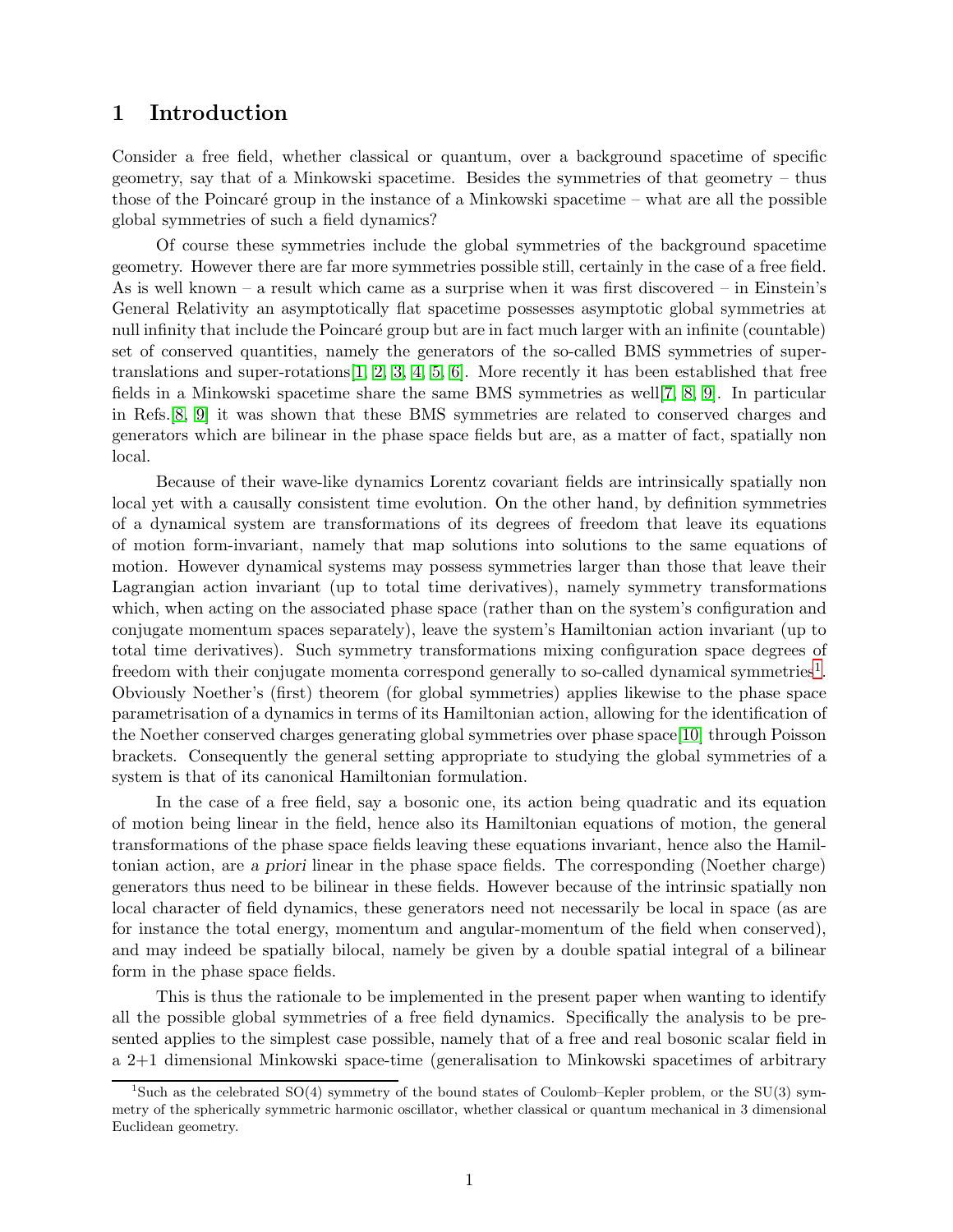dimension is of course feasible). Furthermore in order to better understand the possible role of asymptotic behaviour at infinity for the existence of BMS symmetries (in the spirit of their original discovery), in the present work a spatially bounded domain will first<sup>[2](#page-2-0)</sup> be considered. namely that of a disk of finite radius  $R > 0$ ,  $D(R)$ , in order to at least preserve – besides the invariance under global time translations (thus the conservation of the field's total energy) – the invariance under spatial rotations around a fixed center as well (and thus the conservation of the field's total angular-momentum). In other words the considered 2+1 dimensional spacetime has the topology of a plain cylinder  $\mathbb{R} \times D(R)$ . However the spatial boundary condition to be imposed on the scalar field will be as general as possible in a manner consistent with rotational invariance, namely in terms of a radial Robin boundary condition of uniform Robin parameter along the disk boundary, allowing for a smooth transition between a Dirichlet and a Neumann boundary condition if required. This choice of boundary condition is to be implemented in the field dynamics through a specific boundary term in the Lagrangian action of the free field.

With the purpose as well of specifying notations and establishing results for later use, Section 2 discusses the free field dynamics based on an action principle, its Hamiltonian formulation and eventually its canonical quantisation. Section 3 then implements the rationale outlined above, to identify the complete ensemble of global symmetries of the considered free field dynamics, specifically for the flat disk spatial topology and geometry. The comprehensive identification of the complete global symmetry group is achieved in Section 4. While some final comments are presented in the Conclusion.

### 2 Free Field Dynamics and its Quantisation

Given the background 2+1 dimensional Minkowski spacetime of topology  $\mathbb{R} \times D(R)$ , in natural units  $(c = 1 = \hbar)$  let us thus consider a real scalar field  $\phi(t, r, \theta)$ ,  $(r, \theta)$  being polar coordinates in the disk  $(0 \le r \le R$  and  $0 \le \theta < 2\pi$ ). The dynamics of that field derives from the following choice of Lagrangian action which is purely quadratic in the field,

<span id="page-2-1"></span>
$$
S_0 [\phi] = \int dt \, L_0 = \int dt \int_0^R dr \, r \int_0^{2\pi} d\theta \left[ \frac{1}{2} (\partial_t \phi)^2 - \frac{1}{2} (\partial_r \phi)^2 - \frac{1}{2} (\frac{1}{r} \partial_\theta \phi) \right]^2 - \frac{1}{2} \mu^2 \phi^2 \right] +
$$
  
+ 
$$
\int dt \int_0^{2\pi} d\theta \, \frac{1}{2} \lambda \, \phi^2(t, R, \theta), \tag{1}
$$

where  $\mu \geq 0$  is a real mass parameter while  $\lambda \in \mathbb{R}$  is the real, constant and dimensionless Robin parameter determining the radial Robin boundary condition for the equation of motion of the free scalar field. In the above expression the first line is the bulk contribution to the action while the second line is a boundary contribution. Note that besides its invariances under global time translations and spatial rotations around the center of the disk  $D(R)$ , this dynamics is also invariant under parity and time reversal transformations.

#### 2.1 Classical Solutions

Obviously given the above action the variational principle, which requires the action to be stationary only up to a total time derivative, implies the usual Klein-Gordon wave equation for the scalar

<span id="page-2-0"></span><sup>&</sup>lt;sup>2</sup>In a forthcoming paper we plan to present a similar analysis for the free real scalar field in the full unbounded 2+1 dimensional Minkowski spacetime, in which case the connection with the known BMS symmetries of that system will be established.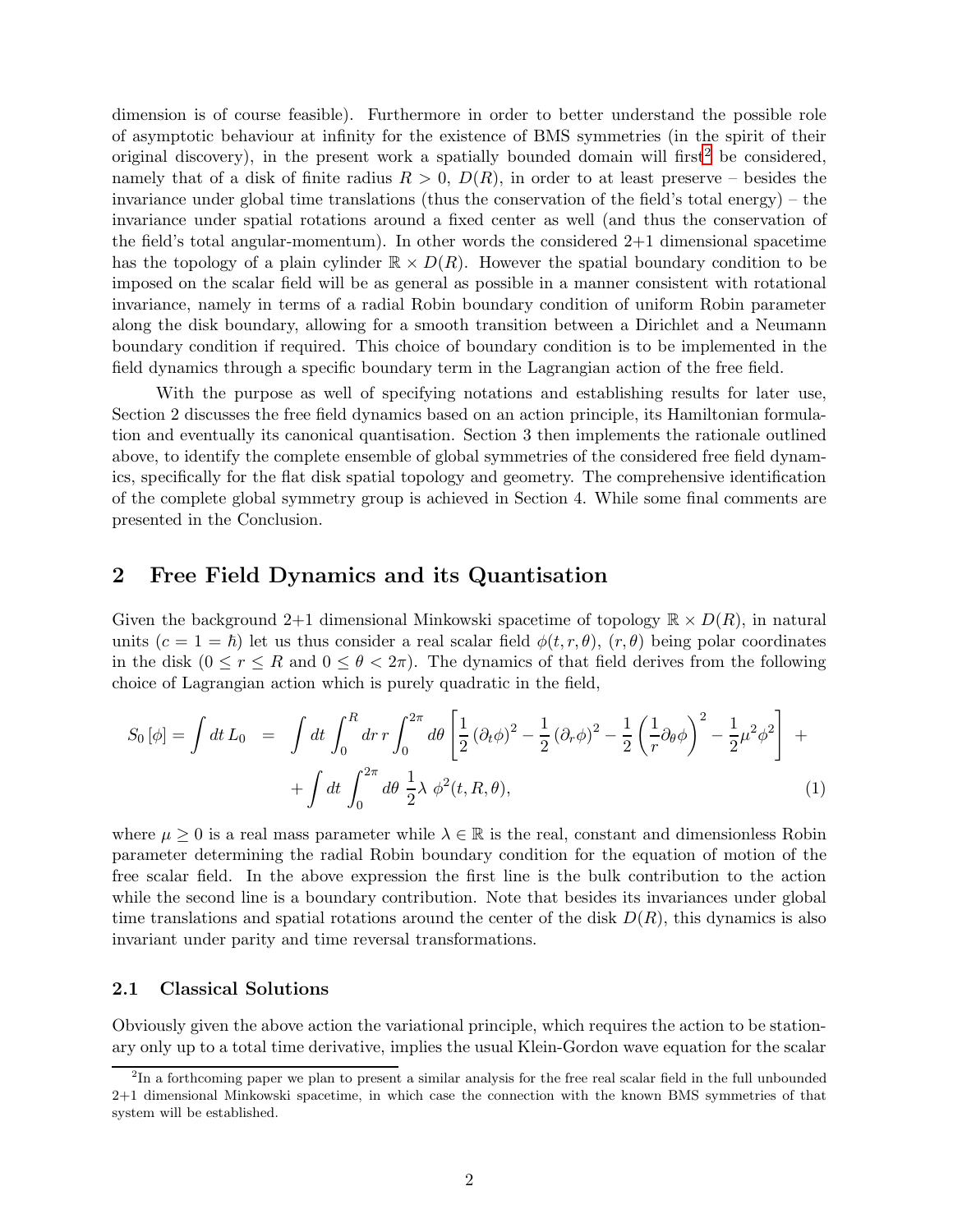field in the disk, but subjected as well to the radial Robin boundary condition of parameter  $\lambda$ ,

$$
\left(\partial_t^2 - \frac{1}{r}\partial_r r \partial_r - \frac{1}{r^2}\partial_\theta^2 + \mu^2\right)\phi(t, r, \theta) = 0, \qquad (\partial_r \phi)(t, R, \theta) = \frac{\lambda}{R}\phi(t, R, \theta). \tag{2}
$$

Note that the value  $\lambda = 0$  reproduces a Neumann boundary condition, while the limits  $\lambda \to \pm \infty$ imply a Dirichlet boundary condition for  $\phi(t, r, \theta)$ .

The Klein-Gordon equation being linear in the field, through a separation of variables it suffices to find a basis of solutions to construct its general solution by superposition. The lack of spatial translational invariance in the present instance however, implies that the usual travelling plane waves are not available for such a basis. A basis of solutions needs rather to be identified in terms of stationary waves. Given the invariances of the dynamics under global translations in time and global rotations in the disk with a  $2\pi$  periodicity in the  $\theta$  dependence, through a separation of variables such stationary waves of angular-momentum  $\ell \in \mathbb{Z}$  and positive angular frequency  $\omega_{\ell} > 0$  may be considered in the following (complex) form,

$$
\phi_{\ell}(t,r,\theta) = e^{-i\omega_{\ell}t} e^{i\theta} f_{\ell}(r), \qquad \omega_{\ell} > 0, \qquad \ell \in \mathbb{Z}.
$$
 (3)

Direct substitution into the Klein-Gordon equation then requires,

$$
\left[\frac{d^2}{dx^2} + \frac{1}{x}\frac{d}{dx} + \left(1 - \frac{\ell^2}{x^2}\right)\right] f_{\ell}(r) = 0, \qquad x = k_{\ell} r, \qquad k_{\ell} > 0,
$$
\n(4)

where  $\omega_{\ell}^2 = k_{\ell}^2 + \mu^2 \ge \mu^2$ ,  $k_{\ell} \equiv \sqrt{\omega_{\ell}^2 - \mu^2} \ge 0$ ,  $\omega_{\ell} \ge \mu \ge 0$ . This is the differential equation defining the real Bessel and Neumann functions of order  $\ell$ ,  $J_{\ell}(x)$  and  $N_{\ell}(x)$ . Since the field  $\phi(t, r, \theta)$  must remain regular throughout the disk, only the Bessel functions of the first kind,  $J_{\ell}(x)$ , may be retained as solution for the radial dependence of the field, namely  $f_{\ell}(r) = J_{\ell}(k_{\ell}r)$  up to a constant normalisation factor. Let us then also recall the parity property  $J_{-\ell}(x) = (-1)^{\ell} J_{\ell}(x)$ for  $\ell \in \mathbb{Z}$ , hence equivalently  $i^{-\ell} J_{-\ell}(x) = i^{\ell} J_{\ell}(x)$ .

However the spectrum of wave number values  $k_{\ell}$  is restricted by imposing the Robin boundary condition, which leads to the following equation in  $k_{\ell}$  ( $J'_{\ell}(x)$ ) denotes the derivative of  $J_{\ell}(x)$ relative to its argument  $x$ ),

$$
x_R J'_{\ell}(x_R) - \lambda J_{\ell}(x_R) = 0, \qquad x_R = k_{\ell} R, \qquad k_{\ell} J'(k_{\ell} R) = \frac{\lambda}{R} J_{\ell}(k_{\ell} R). \tag{5}
$$

The properties of the positive roots of this equation in  $x_R$  have been discussed in detail in Refs.[\[11,](#page-17-10) [12\]](#page-17-11). For generic values of the Robin parameter  $\lambda$  and a given value of  $\ell$ , the positive roots form an infinite discrete set of non degenerate values,  $x_{\ell,n}$ , increasing with  $n = 1, 2, \dots$ , the smallest of which is strictly positive,  $x_{\ell,1} > 0$ . Correspondingly the spectrum of wave numbers solving the Robin boundary condition is thus given as  $k_{\ell,n} = x_{\ell,n}/R$ , with  $\omega_{\ell,n} = \sqrt{k_{\ell,n}^2 + \mu^2}$ . As a function of R and for a given value of  $\ell$ , it is only at most for a finite set of isolated values for  $\lambda$  (if not a single such value) that the smallest root,  $x_{\ell,1}$ , may be doubly degenerate. In this work we shall assume that such a degenerate circumstance is not encountered nor that accidental degeneracies in the roots  $x_{\ell,n}$  would occur for different values of  $|\ell|$  (in which case otherwise the set of global symmetries to be identified for the free field theory would become slightly enlarged as compared to our final identification of the global symmetries of this system).

However, note that because of parity invariance, or equivalently time reversal invariance of the field, these roots are doubly degenerate for opposite non vanishing values of  $\ell$ ,

$$
x_{-\ell,n} = x_{\ell,n}, \quad k_{-\ell,n} = k_{\ell,n}, \qquad \omega_{-\ell,n} = \omega_{\ell,n}, \qquad \ell \neq 0, \quad \ell \in \mathbb{Z}, \tag{6}
$$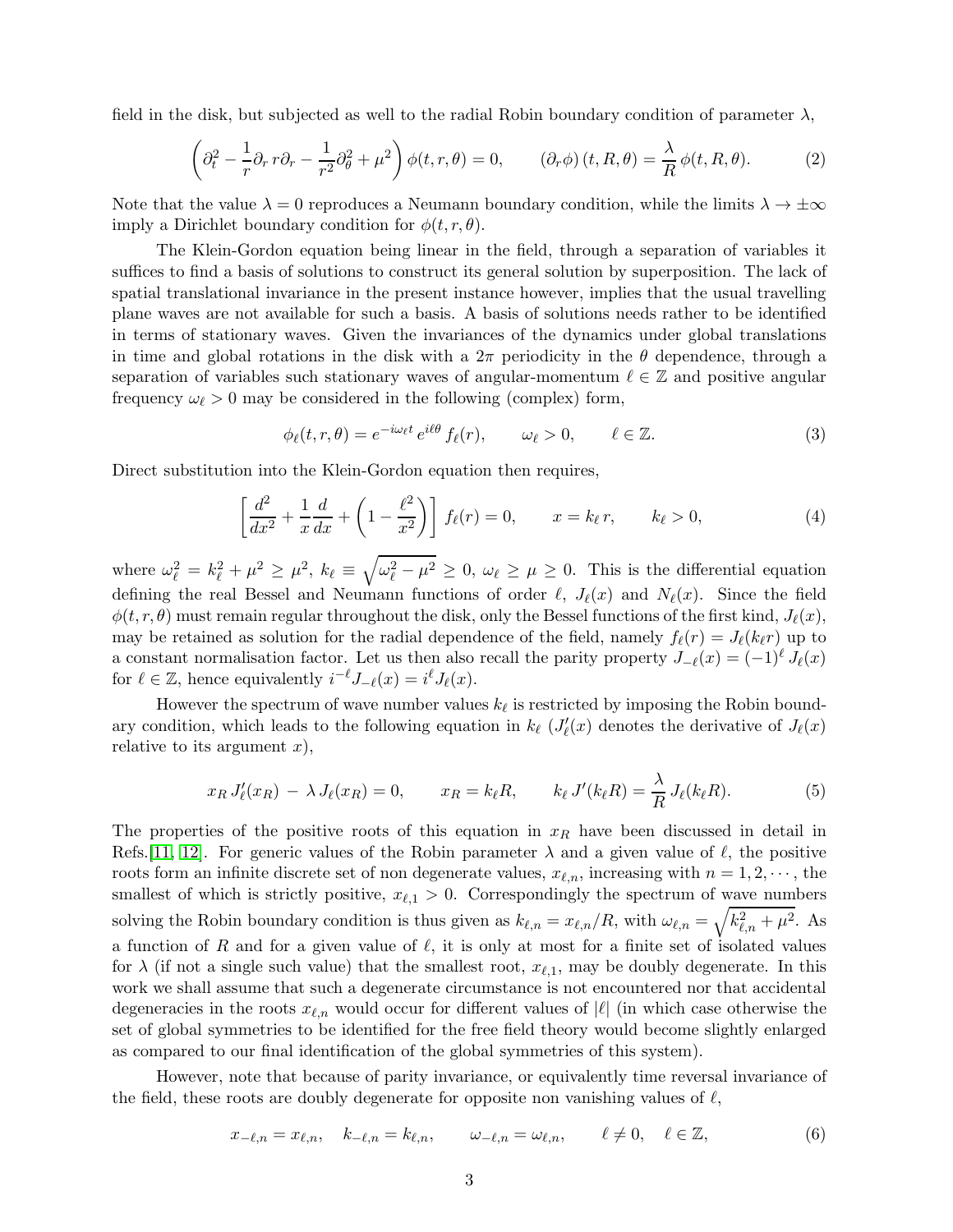as also follows form the fact that  $J_{-\ell}(x) = (-1)^{\ell} J_{\ell}(x)$ .

In conclusion the full spectrum of solutions to the Laplacian eigenvalue problem on the disk,  $\Delta \varphi(r,\theta) = -k^2 \varphi(r,\theta)$  with  $k \in \mathbb{R}$  and  $k \geq 0$ , subjected to the rotationally invariant radial Robin boundary condition of parameter  $\lambda$ , namely,

$$
\left(\frac{1}{r}\partial_r r \partial_r + \frac{1}{r^2} \partial_\theta^2\right) \varphi(r,\theta) = -k^2 \varphi(r,\theta), \qquad (\partial_r \varphi)(R,\theta) = \lambda \varphi(R,\theta), \tag{7}
$$

is given by the following basis of functions, with  $x_{\ell,n} = k_{\ell,n}R$ ,

$$
\varphi_{\ell,n}(r,\theta) = N_{\ell,n} e^{i\ell\theta} J_{\ell} \left( x_{\ell,n} \frac{r}{R} \right), \qquad k_{\ell,n} J'_{\ell}(k_{\ell,n} R) = \frac{\lambda}{R} J_{\ell}(k_{\ell,n} R), \qquad x_{\ell,n} = k_{\ell,n} R, \tag{8}
$$

where  $N_{\ell,n}$  are (possibly complex) constant normalisation factors still to be determined. Requiring these functions to be orthonormalised in the disk, namely

$$
\int_0^R dr \, r \int_0^{2\pi} d\theta \, \varphi_{\ell_1, n_1}^*(r, \theta) \, \varphi_{\ell_2, n_2}(r, \theta) = \delta_{\ell_1, \ell_2} \, \delta_{n_1, n_2},\tag{9}
$$

implies for the normalisation factors<sup>[3](#page-4-0)</sup>,

$$
\mathcal{N}_{\ell,n} \equiv |N_{\ell,n}| = \left(\frac{\pi R^2}{x_{\ell,n}^2} \left(\lambda^2 + x_{\ell,n}^2 - \ell^2\right) J_{\ell}^2(x_{\ell,n})\right)^{-1/2} = \frac{k_{\ell,n}}{\sqrt{\pi \left(\lambda^2 + x_{\ell,n}^2 - \ell^2\right) J_{\ell}^2(x_{\ell,n})}}.
$$
(10)

Finally because of the well known representation

$$
e^{ix\cos\theta} = \sum_{\ell=-\infty}^{\infty} i^{\ell} e^{i\ell\theta} J_{\ell}(x), \qquad (11)
$$

our choice of phase convention for the normalisation factors  $N_{\ell,n}$  is such that

$$
\varphi_{\ell,n}(r,\theta) = \mathcal{N}_{\ell,n} \, i^{\ell} \, e^{i\ell\theta} \, J_{\ell}(k_{\ell,n}r). \tag{12}
$$

Besides the above orthonormality properties the functions  $\varphi_{\ell,n}(r,\theta)$  also possess the following completeness relation as a genuine basis of functions in polar coordinates on the disk obeying the radial Robin boundary condition of parameter  $\lambda$ ,

<span id="page-4-1"></span>
$$
\sum_{\ell=-\infty}^{\infty} \sum_{n=1}^{\infty} \varphi_{\ell,n}(r_1,\theta_1) \varphi_{\ell,n}^*(r_2,\theta_2) = \frac{1}{r_1} \delta(r_1 - r_2) \delta(\theta_1 - \theta_2).
$$
 (13)

Note that because of the properties under the change of sign in  $\ell$  pointed out above, and the phase convention for  $N_{\ell,n}$  specified above, we also have,

$$
\varphi_{-\ell,n}(r,\theta) = (-1)^{\ell} \varphi_{\ell,n}^*(r,\theta),\tag{14}
$$

in a way similar to an analoguous property obeyed by the usual spherical harmonics on the 2-sphere.

<span id="page-4-0"></span><sup>3</sup>Using the differential equation obeyed by  $J_n(kx)$  (with  $n \in \mathbb{N}$ ) it is possible to establish that  $\int dx\,xJ_n(kx)\,J_n(\ell x) = \frac{x}{k^2-\ell^2}\left(J_n(kx)\frac{dJ_n(\ell x)}{dx}-\frac{dJ_n(kx)}{dx}J_n(\ell x)\right)$  for  $k^2 \neq \ell^2$ , as well as  $\int dx\,xJ_n^2(\ell x) =$  $\frac{1}{2\ell^2}\left[\left(x\frac{dJ_n(\ell x)}{dx}\right)^2+(\ell^2x^2-n^2)J_n^2(\ell x)\right]$ . Orthogonality of the functions  $\varphi_{\ell,n}(r,\theta)$  for different values of n (and a same value for  $\ell$ ) then follows by relying on the Robin boundary condition identity defining the roots  $x_{\ell,n}$ .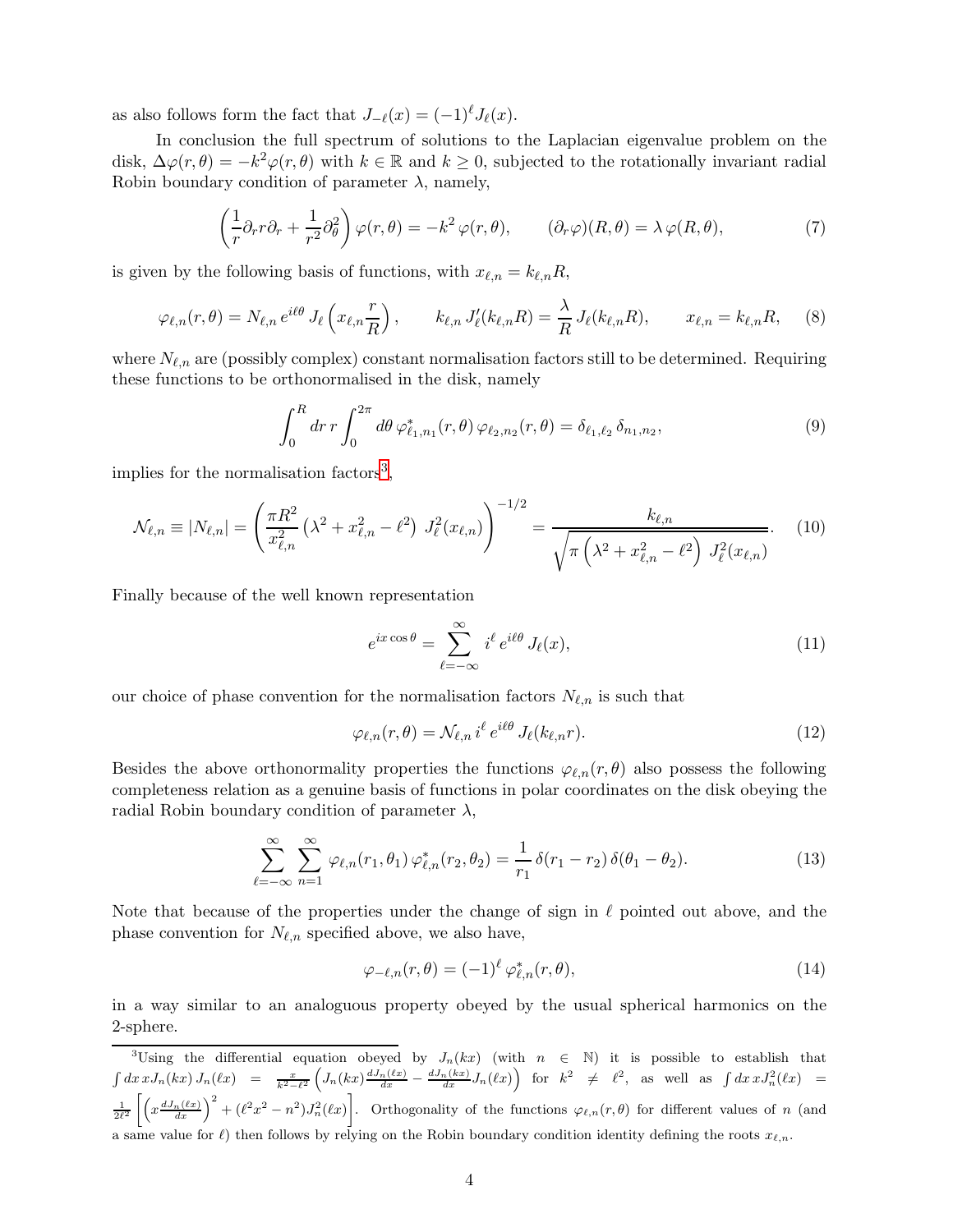In conclusion the complete and general solution to the Klein-Gordon equation subjected to the considered radial Robin boundary condition is thus of the form,

<span id="page-5-0"></span>
$$
\phi(t,r,\theta) = \sum_{\ell=-\infty}^{\infty} \sum_{n=1}^{\infty} \frac{1}{\sqrt{2\omega_{\ell,n}}} \left[ e^{-i\omega_{\ell,n}t} \varphi_{\ell,n}(r,\theta) a(\ell,n) + e^{+i\omega_{\ell,n}t} \varphi_{\ell,n}^*(r,\theta) a^{\dagger}(\ell,n) \right],
$$
(15)

where the choice of normalisation is made for later convenience, while  $a^{\dagger}(\ell,n) \equiv a^*(\ell,n)$  and  $a(\ell, n)$  are complex valued integration constants corresponding to the excitation amplitudes and phases of each of the possible excitation modes  $(\ell, n)$  of standing waves in the disk, which for the quantised field will correspond to the (normalised) Fock algebra creation and annihilation operators for the different quanta possible for this free field theory.

Within the Hamiltonian formulation of the system (see the next Subsection), in polar coordinates in the disk the momentum conjugate to the field,  $\pi(t, r, \theta)$ , is given as  $\pi(t, r, \theta)$  $r\partial_t\phi(t,r,\theta)$ , namely,

<span id="page-5-1"></span>
$$
\pi(t,r,\theta) = \sum_{\ell=-\infty}^{\infty} \sum_{n=1}^{\infty} \frac{-i\omega_{\ell,n}}{\sqrt{2\omega_{\ell,n}}} \left[ e^{-i\omega_{\ell,n}t} \, r\varphi_{\ell,n}(r,\theta) \, a(\ell,n) \, - \, e^{+i\omega_{\ell,n}t} \, r\varphi_{\ell,n}^*(r,\theta) \, a^{\dagger}(\ell,n) \right]. \tag{16}
$$

The relevant inverse relations are then, for the corresponding mode amplitudes,

<span id="page-5-2"></span>
$$
a(\ell,n) = \int_0^R dr \, r \int_0^{2\pi} d\theta \frac{\sqrt{2\omega_{\ell,n}}}{2} \, e^{i\omega_{\ell,n}t} \, \varphi_{\ell,n}^*(r,\theta) \left[ \phi(t,r,\theta) + \frac{i}{\omega_{\ell,n}} \frac{1}{r} \pi(t,r,\theta) \right],\tag{17}
$$

<span id="page-5-3"></span>
$$
a^{\dagger}(\ell,n) = \int_0^R dr \, r \int_0^{2\pi} d\theta \frac{\sqrt{2\omega_{\ell,n}}}{2} \, e^{-i\omega_{\ell,n}t} \, \varphi_{\ell,n}(r,\theta) \left[ \phi(t,r,\theta) - \frac{i}{\omega_{\ell,n}} \frac{1}{r} \pi(t,r,\theta) \right]. \tag{18}
$$

### 2.2 Hamiltonian Formulation

Given the polar coordinate parametrisation of the Lagrangian action in [\(1\)](#page-2-1) the momentum conjugate to the field configuration  $\phi(t, r, \theta)$ , defined by  $\pi(t, r, \theta) = \delta L/\delta(\partial_t \phi(t, r, \theta))$ , is obtained as,

$$
\pi(t,r,\theta) = r \, \partial_t \phi(t,r,\theta), \qquad \partial_t \phi(t,r,\theta) = \frac{1}{r} \pi(t,r,\theta), \tag{19}
$$

for which the Poisson brackets are canonical, with the only non vanishing (equal time) bracket being

$$
\{\phi(t, r_1, \theta_1), \pi(t, r_2, \theta_2)\} = \delta(r_1 - r_2)\delta(\theta_1 - \theta_2). \tag{20}
$$

Correspondingly the canonical Hamiltonian of the system is given as, inclusive of the boundary term,

<span id="page-5-4"></span>
$$
H = \int_0^R dr \int_0^{2\pi} d\theta \left( \frac{1}{2r} \pi^2 + \frac{1}{2} r (\partial_r \phi)^2 + \frac{1}{2r} (\partial_\theta \phi)^2 + \frac{1}{2} \mu^2 r \phi^2 \right) + \int_0^{2\pi} d\theta \left( -\frac{1}{2} \lambda \phi^2(t, R, \theta) \right), \tag{21}
$$

in terms of which the Hamiltonian first-order action is expressed as

<span id="page-5-5"></span>
$$
S_H[\phi,\pi] = \int dt L_H = \int dt \left[ \int_0^R dr \int_0^{2\pi} d\theta \, \partial_t \phi \, \pi - H \right]. \tag{22}
$$

It should be noted that in view of its definition the conjugate momentum field obeys a rotationally invariant radial Robin boundary condition of parameter  $(\lambda + 1)$ , namely,

$$
(\partial_r \phi)(t, R, \theta) = \frac{\lambda}{R} \phi(t, R, \theta), \qquad (\partial_r \pi)(t, R, \theta) = \frac{\lambda + 1}{R} \pi(t, R, \theta).
$$
 (23)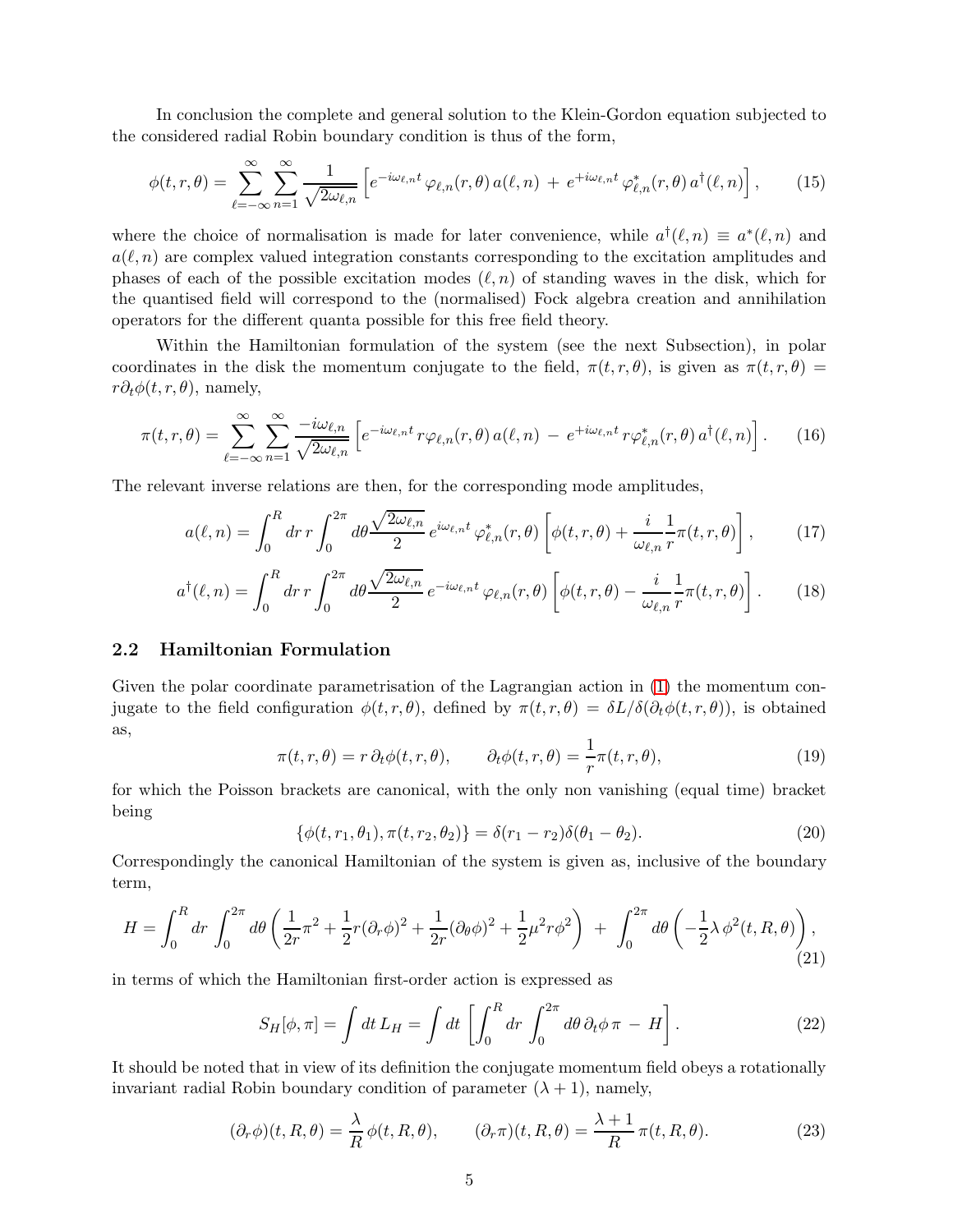These are thus the boundary conditions to be considered when solving the associated Hamiltonian equations of motion, of which the solutions will be expressed in terms of the basis of functions  $\varphi_{\ell,n}(r,\theta)$  and  $r\varphi_{\ell,n}(r,\theta)$  (see [\(15\)](#page-5-0) and [\(16\)](#page-5-1)). Note that given the equation obeyed by the roots  $x_{\ell,n} = k_{\ell,n} R$ , we have indeed as it should,

$$
\frac{d}{dr}J_{\ell}(k_{\ell,n}r)_{|_{r=R}} = \frac{\lambda}{R}J_{\ell}(k_{\ell,n}r)_{|_{r=R}}, \qquad \frac{d}{dr}(rJ_{\ell}(k_{\ell,n}r))_{|_{r=R}} = \frac{\lambda+1}{R}(rJ_{\ell}(k_{\ell,n}r))_{|_{r=R}}.\tag{24}
$$

Through a careful treatment of the boundary term contribution in the evaluation of Poisson brackets with the above Hamiltonian  $H$ , it may readily be checked that the first-order and linear Hamiltonian equations of motion read as

$$
\partial_t \phi = \{\phi, H\} = \frac{1}{r}\pi, \qquad \partial_t \pi = \{\pi, H\} = r\left(\frac{1}{r}\partial_r r \partial_r + \frac{1}{r^2}\partial_\theta^2 - \mu^2\right)\phi = r\left(\Delta - \mu^2\right)\phi,\tag{25}
$$

of which, given the appropriate Robin boundary conditions, the solutions are provided by the expressions [\(15\)](#page-5-0) and [\(16\)](#page-5-1). Note that as it should, these same equations of motion also derive directly from the variational principle applied to the above Hamiltonian action  $S_H$ , inclusive of spatial boundary contributions that need to vanish as well.

Using the inverse relations in [\(17\)](#page-5-2) and [\(18\)](#page-5-3) as well as the orthonormality properties of the basis functions  $\varphi_{\ell,n}(r,\theta)$ , one may also readily establish that the above canonical Poisson brackets for the phase space fields  $\phi(t, r, \theta)$  and  $\pi(t, r, \theta)$  translate into the following (only non vanishing) Poisson brackets for the mode amplitudes,

$$
\left\{ a(\ell_1, n_2), a^{\dagger}(\ell_2, n_2) \right\} = -i \, \delta_{\ell_1, \ell_2} \, \delta_{n_1, n_2}.
$$
 (26)

Given the expression [\(21\)](#page-5-4) and using the Robin boundary condition for  $\phi$ , through partial integrations it is straightforward to establish the following purely bulk representation for the Hamiltonian which is spatially local in phase space and quadratic in the phase space fields,

<span id="page-6-0"></span>
$$
H = \int_0^R dr \, r \int_0^{2\pi} d\theta \left[ \frac{1}{2} \left( \frac{1}{r} \pi \right)^2 - \frac{1}{2} \phi \left( \frac{1}{r} \partial_r r \partial_r + \frac{1}{r^2} \partial_\theta^2 - \mu^2 \right) \phi \right]. \tag{27}
$$

Then using the fact that,

$$
\left(\Delta - \mu^2\right)\varphi_{\ell,n}(r,\theta) = \left(\frac{1}{r}\partial_r r \partial_r + \frac{1}{r^2}\partial_\theta^2 - \mu^2\right)\varphi_{\ell,n}(r,\theta) = -\omega_{\ell,n}^2\,\varphi_{\ell,n}(r,\theta), \quad \omega_{\ell,n}^2 = k_{\ell,n}^2 + \mu^2,\tag{28}
$$

as well as the orthonormality properties of the basis functions  $\varphi_{\ell,n}(r,\theta)$ , a straightforward evaluation establishes the following representation for the conserved total energy of the field, in which none of the factors  $a(\ell, n)$  and  $a^{\dagger}(\ell, n)$  have been permuted with one another.

$$
H = \sum_{\ell=-\infty}^{\infty} \sum_{n=1}^{\infty} \frac{1}{2} \omega_{\ell,n} \left( a^{\dagger}(\ell,n) a(\ell,n) + a(\ell,n) a^{\dagger}(\ell,n) \right).
$$
 (29)

Besides the global symmetry under constant translations in time for which the conserved Noether charge is the total energy or the Hamiltonian  $H$ , the system also possess a global symmetry under constant rotations of the disk around its center at  $r = 0$ , for which the conserved Noether charge is the total angular-momentum of the field, L. A simple analysis identifies its spatially local phase space expression which is quadratic in the phase space fields,

$$
L = -\int_0^R dr \, r \int_0^{2\pi} d\theta \, \left(\frac{1}{r}\pi\right) \, \partial_\theta \phi. \tag{30}
$$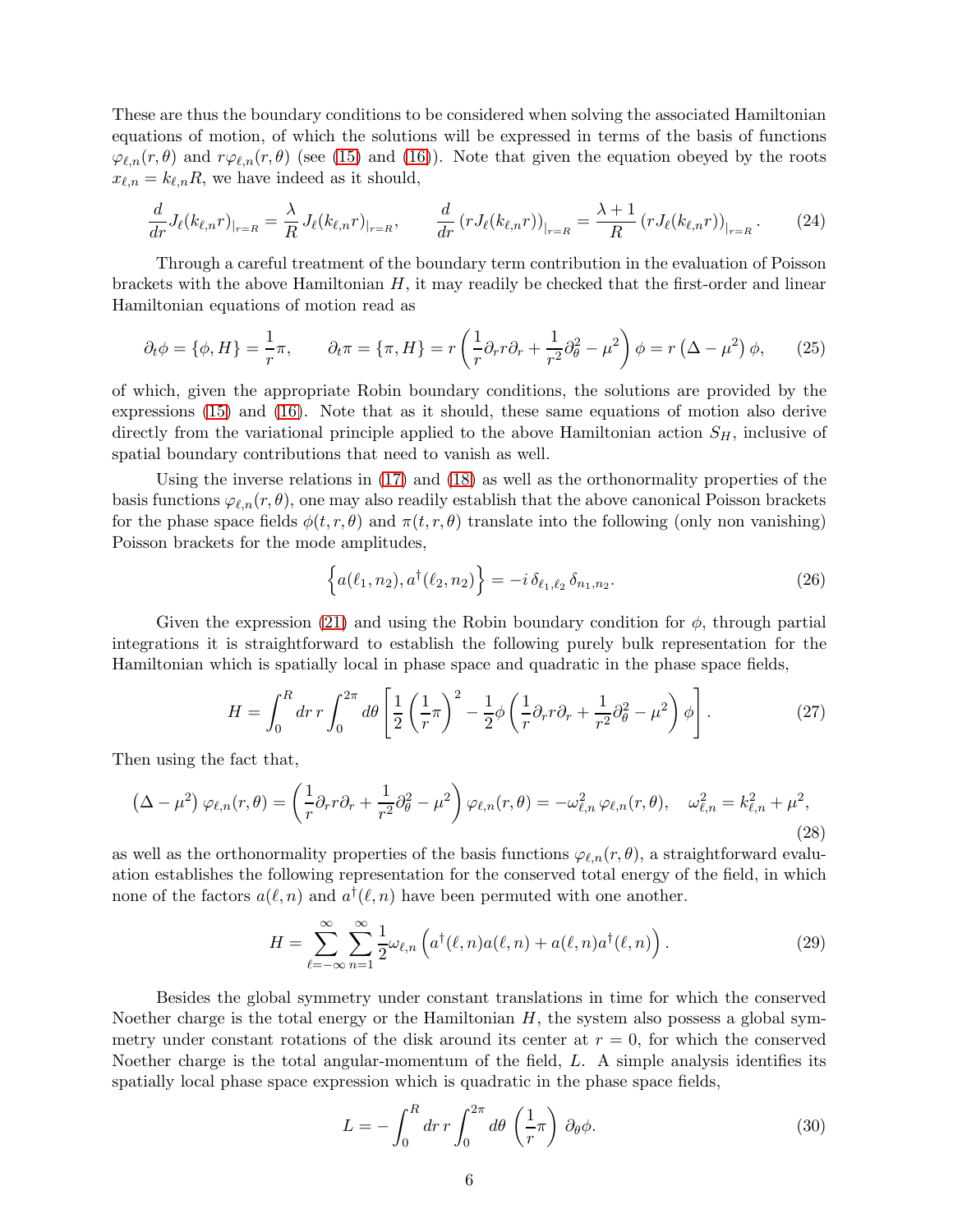A straighforward substitution in terms of the mode amplitudes then finds,

$$
L = \sum_{\ell=-\infty}^{\infty} \sum_{n=1}^{\infty} \frac{1}{2} \ell \left( a^{\dagger}(\ell, n) a(\ell, n) + a(\ell, n) a^{\dagger}(\ell, n) \right).
$$
 (31)

#### 2.3 The Quantised Field

In terms of the results established above within the Hamiltonian formulation of the system, its canonical quantisation is straightforward. Its Hilbert space of quantum states is spanned by the tensor product of the Fock spaces generated from a Fock vacuum by the Fock algebras of annihilation and creation operators,  $a(\ell, n)$  and  $a^{\dagger}(\ell, n)$ , obeying the Fock algebras (with  $\hbar = 1$ ),

$$
\[a(\ell_1, n_1), a^{\dagger}(\ell_2, n_2)\] = \delta_{\ell_1, \ell_2} \,\delta_{n_1, n_2} \,\mathbb{I}, \qquad \ell_1, \ell_2 \in \mathbb{Z}, \quad n = 1, 2, 3, \cdots. \tag{32}
$$

Time dependence of the system is generated through the total quantum Hamiltonian, which we choose to be given by the normal ordered form of the classical quantity, namely,

$$
\hat{H} = \sum_{\ell=-\infty}^{\infty} \sum_{n=1}^{\infty} \omega_{\ell,n} a^{\dagger}(\ell,n) a(\ell,n).
$$
 (33)

In particular in the Heisenberg picture the time dependent quantum field operators  $\hat{\phi}(t, r, \theta)$  and  $\hat{\pi}(t, r, \theta)$  remain then given by the same expressions as in [\(15\)](#page-5-0) and [\(16\)](#page-5-1), now in terms of the Fock operators.

Likewise the total angular-momentum operator of the system is represented by the normal ordered expression,

$$
\hat{L} = \sum_{\ell=-\infty}^{\infty} \sum_{n=1}^{\infty} \ell a^{\dagger}(\ell, n) a(\ell, n). \tag{34}
$$

Hence the action of  $a^{\dagger}(\ell,n)$  onto any quantum state of the system adds one more quantum of energy  $\omega_{\ell,n}$  and angular-momentum  $\ell$  in the standing wave mode of the field of quantum numbers  $(\ell, n)$  related to the root  $x_{\ell, n}$  of the equation expressing the radial Robin boundary condition for the angular-momentum mode  $\ell$ . Because of the parity and time reversal invariance property that  $x_{-\ell,n} = x_{\ell,n}$ , note well that the energy spectrum of the system is doubly degenerate under the exchange  $\ell \leftrightarrow -\ell$  for  $\ell \neq 0$ . In other words one may as well write,

<span id="page-7-0"></span>
$$
\hat{H} = \sum_{n=1}^{\infty} \omega_{0,n} a^{\dagger}(0,n) a(0,n) + \sum_{\ell=1}^{\infty} \sum_{n=1}^{\infty} \omega_{\ell,n} \left( a^{\dagger}(\ell,n) a(\ell,n) + a^{\dagger}(-\ell,n) a(-\ell,n) \right), \tag{35}
$$

<span id="page-7-1"></span>
$$
\hat{L} = \sum_{\ell=1}^{\infty} \sum_{n=1}^{\infty} \ell\left(a^{\dagger}(\ell, n) a(\ell, n) - a^{\dagger}(-\ell, n) a(-\ell, n)\right).
$$
\n(36)

### 3 Bilocal Global Dynamical Symmetries and their Charges

Given the rationale outlined in the Introduction, let us now consider the possibility that quantities which are bilocal and bilinear in the phase space fields, hence bilinear in the creation and annihilation operators, could generate (as the would-be associated conserved Noether charges) global symmetries of the free field dynamics. In a compact notation such that "1" or "2" stand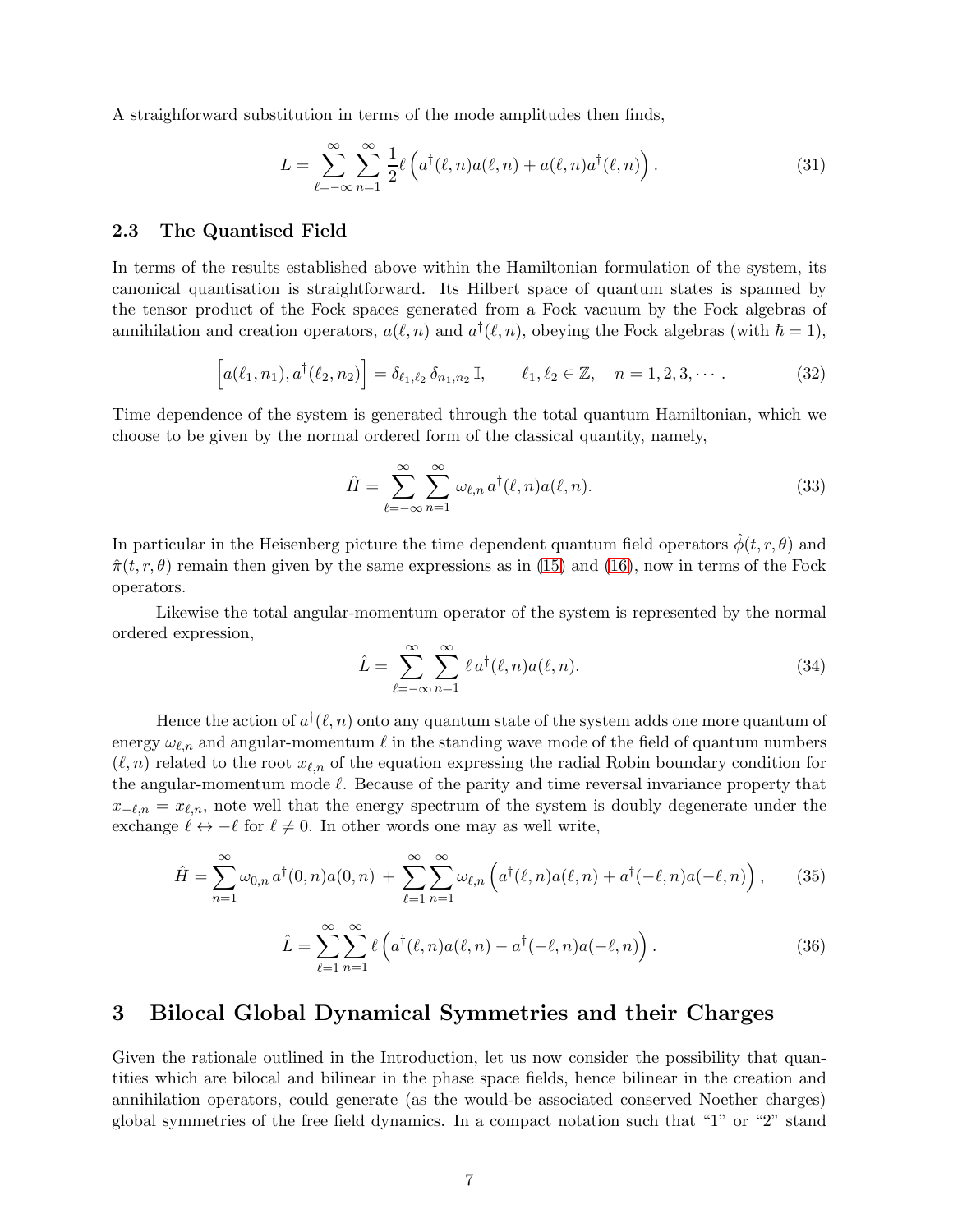for the pairs of coordinates  $(r_1, \theta_1)$  and  $(r_2, \theta_2)$ , respectively, such candidate conserved charges are of the general form

$$
Q(t) = \int_0^R dr_1 \int_0^{2\pi} d\theta_1 \int_0^R dr_2 \int_0^{2\pi} d\theta_2 \times \times \left( \frac{1}{2} f(1; 2) \phi(t, 1) \phi(t, 2) + \frac{1}{2} g(1; 2) \pi(t, 1) \pi(t, 2) + h(1; 2) \phi(t, 1) \pi(t, 2) \right), \quad (37)
$$

where the triplet of time independent functions  $f(1; 2) \equiv f(r_1, \theta_1; r_2, \theta_2), g(1; 2) \equiv g(r_1, \theta_1; r_2, \theta_2)$ and  $h(1; 2) \equiv h(r_1, \theta_1; r_2, \theta_2)$  are real functions to be identified. In particular note that the functions  $f(1; 2)$  and  $g(1; 2)$  are symmetric under the exchange  $1 \leftrightarrow 2$ , while  $h(1; 2)$  does not possess any specific symmetry under that exchange,

$$
f(2;1) = f(1;2), \qquad g(2;1) = g(1;2). \tag{38}
$$

Through Poisson brackets with the fields  $\phi(t, r, \theta)$  and  $\pi(t, r, \theta)$  such charges  $Q(t)$  generate the following linear transformations mixing the phase space fields,

<span id="page-8-0"></span>
$$
\delta\phi(t,r,\theta) = \int_0^R dr_1 \int_0^{2\pi} d\theta_1 \left[ g(r,\theta;r_1,\theta_1) \pi(t,r_1,\theta_1) + h(r_1,\theta_1;r,\theta) \phi(t,r_1,\theta_1) \right], \quad (39)
$$

<span id="page-8-1"></span>
$$
\delta\pi(t,r,\theta) = -\int_0^R dr_1 \int_0^{2\pi} d\theta_1 \left[ f(r,\theta;r_1,\theta_1) \phi(t,r_1,\theta_1) + h(r,\theta;r_1,\theta_1) \pi(t,r_1,\theta_1) \right]. \tag{40}
$$

In a form more convenient for later use, these transformations may also be expressed as,

$$
\delta\phi(t,r,\theta) = \int_0^R dr_1 r_1 \int_0^{2\pi} d\theta_1 \left[ g(r,\theta; r_1,\theta_1) \left( \frac{1}{r_1} \pi(t,r_1,\theta_1) \right) + \frac{1}{r_1} h(r_1,\theta_1; r,\theta) \phi(t,r_1,\theta_1) \right], \tag{41}
$$

$$
\delta\left(\frac{1}{r}\pi(t,r,\theta)\right) = -\int_0^R dr_1 r_1 \int_0^{2\pi} d\theta_1 \times \times \left[\frac{1}{rr_1}f(r,\theta;r_1,\theta_1)\,\phi(t,r_1,\theta_1) + \frac{1}{r}h(r,\theta;r_1,\theta_1)\,\left(\frac{1}{r_1}\pi(t,r_1,\theta_1)\right)\right].\tag{42}
$$

A first series of restrictions on the functions  $f, g$  and h is implied by the necessity that the transformed fields still obey their relevant Robin boundary conditions of parameter  $\lambda$  or  $(\lambda + 1)$ as the case may. Consequently one must require,

$$
\partial_r g(r,\theta; r_1,\theta_1)|_{r=R} = \frac{\lambda}{R} g(R,\theta; r_1,\theta_1), \qquad \partial_r h(r_1,\theta_1; r,\theta)|_{r=R} = \frac{\lambda}{R} h(r_1,\theta_1; R,\theta), \qquad (43)
$$

$$
\partial_r f(r, \theta; r_1, \theta_1)_{|_{r=R}} = \frac{\lambda + 1}{R} f(R, \theta; r_1, \theta_1), \qquad \partial_r h(r, \theta; r_1, \theta_1)_{|_{r=R}} = \frac{\lambda + 1}{R} h(R, \theta; r_1, \theta_1). \tag{44}
$$

Note that since  $\phi(t, r, \theta)$  and  $\pi(t, r, \theta)/r$  both obey the radial Robin boundary condition with a same parameter  $\lambda$ , as a matter of fact so do the functions  $f(1; 2)/(r_1r_2)$ ,  $g(1; 2)$  and  $h(1; 2)/r_1$ , which is equivalent to the above boundary conditions for the triplet of functions  $(f, g, h)$ .

Different strategies may be considered in order to determine under which conditions the charges  $Q(t)$  generate global symmetries of the field dynamics. By definition a symmetry leaves the equations of motion form-invariant; through a direct substitution into the Hamiltonian equations of motion of the above transformations  $\delta\phi$  and  $\delta\pi$  one may find specific restrictions that the functions  $f, g$  and  $h$  would have to meet. However there would then still remain the necessity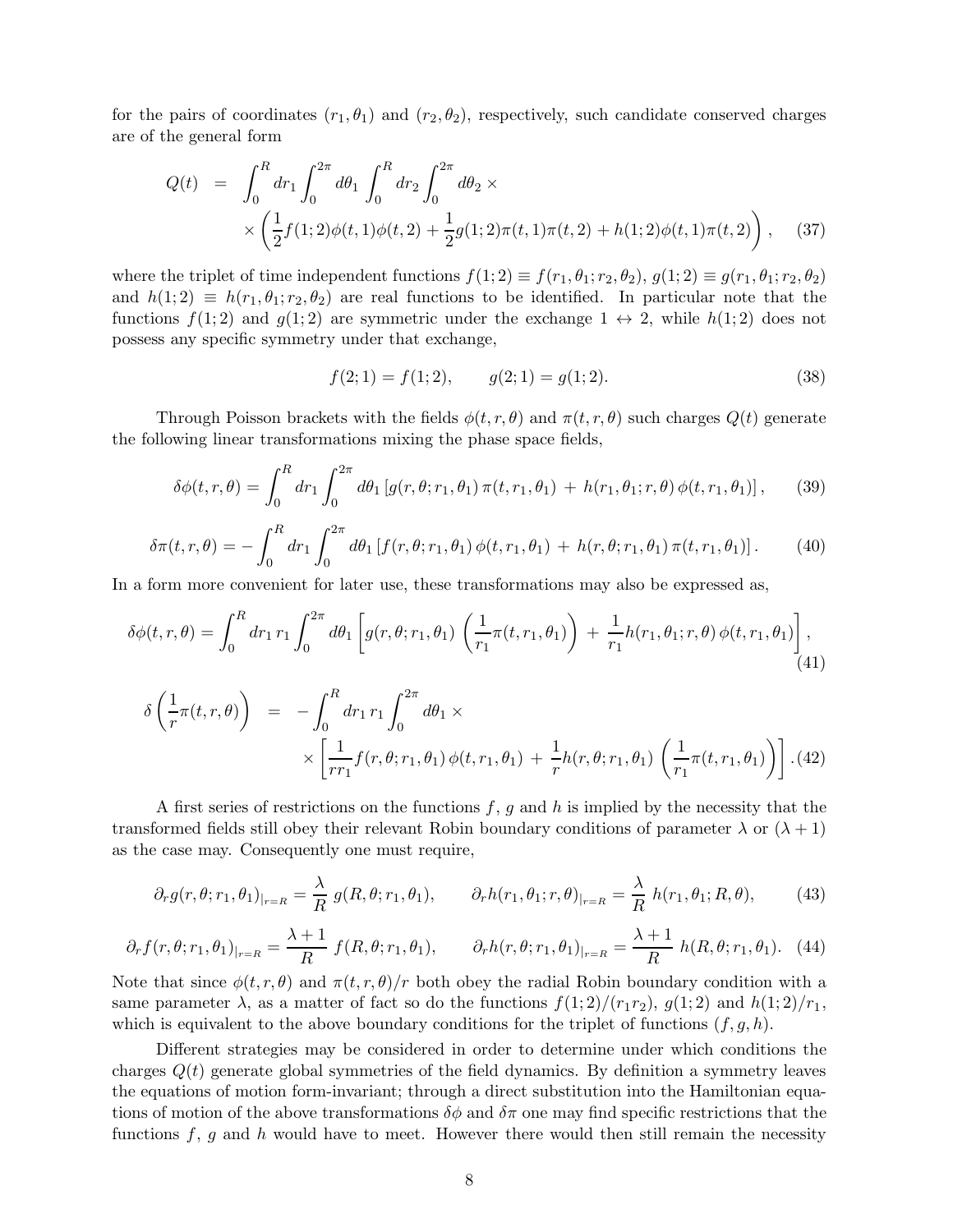to check under which conditions the composition (through Poisson brackets or commutators) of transformations generated by such charges  $Q(t)$  for different such triples of functions  $(f, g, h)$ closes on the same class of transformations.

A rather more efficient approach considers directly the Hamiltonian action of the system,  $S_H$ . If the above transformations define a global symmetry leaving the equations of motion forminvariant, necessarily they leave the action invariant possibly up to a total time derivative. If a total time derivative is indeed thereby induced it could be that the associated Noether charge, even though conserved under its complete equation of motion<sup>[4](#page-9-0)</sup>, possesses an explicit time dependence as a function over phase space[\[10\]](#page-17-9), which in turn may lead to a classical central extension of the algebra spanned by the Noether generators of such global symmetries of the system<sup>[5](#page-9-1)</sup>.

Let us thus consider the Hamiltonian action [\(22\)](#page-5-5) with the Hamiltonian given as in [\(27\)](#page-6-0) (without a boundary term), and determine its linearised variation under the transformations  $\delta\phi$ and  $\delta\pi$  in [\(39\)](#page-8-0) and [\(40\)](#page-8-1). Through a series of careful integrations by parts in r and in  $\theta$ , and by exploiting the Robin boundary conditions that the triplet of functions  $(f, g, h)$  must satisfy, the linearised variation of the Hamiltonian action reduces to the expression,

$$
\delta S_H = \int dt \int_0^R dr_1 \int_0^{2\pi} d\theta_1 \int_0^R dr_2 \int_0^{2\pi} d\theta_2 \times
$$
  
 
$$
\times \left\{ \partial_t \left[ \frac{1}{2} g(1; 2) \pi(t, 1) \pi(t, 2) - \frac{1}{2} f(1; 2) \phi(t, 1) \phi(t, 2) \right] + \frac{1}{r_1} \pi(t, 1) \pi(t, 2) h(1; 2) + \frac{1}{r_2} \phi(t, 1) \pi(t, 2) f(1; 2) + \phi(t, 1) \pi(t, 2) r_1 (\Delta_1 - \mu^2) g(1; 2) + \phi(t, 1) \phi(t, 2) r_1 (\Delta_1 - \mu^2) h(2; 1) \right\}.
$$
 (45)

In order that this variation reduces solely to a total time derivative contribution, in addition to those properties already listed above the triplet of functions  $(f, g, h)$  must satisfy as well the following further properties,

$$
\frac{1}{r_1}h(1;2) + \frac{1}{r_2}h(2;1) = 0,
$$
  
\n
$$
f(1;2) = -r_1r_2(\Delta_1 - \mu^2)g(1;2),
$$
  
\n
$$
r_1(\Delta_1 - \mu^2)h(2;1) + r_2(\Delta_2 - \mu^2)h(1;2) = 0.
$$
\n(46)

Incidentally recall that  $f(1; 2)$  needs to be symmetric under the exchange  $1 \leftrightarrow 2$ . Hence we have established so far that

<span id="page-9-2"></span>
$$
Q(t) = \int_0^R dr_1 r_1 \int_0^{2\pi} d\theta_1 \int_0^R dr_2 r_2 \int_0^{2\pi} d\theta_2 \times \left\{ \frac{1}{2} \left( \frac{1}{r_1} \pi(t, 1) \right) \left( \frac{1}{r_2} \pi(t, 2) \right) g(1; 2) - \frac{1}{2} \phi(t, 1) \phi(t, 2) \left( \Delta_1 - \mu^2 \right) g(1; 2) + \phi(t, 1) \left( \frac{1}{r_2} \pi(t, 2) \right) \left( \frac{1}{r_1} h(1; 2) \right) \right\}.
$$
 (47)

<span id="page-9-0"></span><sup>&</sup>lt;sup>4</sup>An explicitly time dependent phase space observable,  $Q(t)$ , may be a conserved quantity nevertheless, provided its Poisson bracket (or quantum commutator) with the Hamiltonian is non vanishing and such that  $dQ(t)/dt =$  $\partial Q(t)/\partial t + \{Q(t), H\} = 0$ , namely  $\{Q(t), H\} = -\partial Q(t)/\partial t \neq 0$ .

<span id="page-9-1"></span><sup>&</sup>lt;sup>5</sup>Incidentally, on account of Noether's (first) theorem a (global) continuous symmetry generator is always an (on-shell) conserved quantity over phase-space. The converse however, is not necessarily true: a conserved phase space quantity is not necessarily the generator of a symmetry. We shall see an explicit example later on.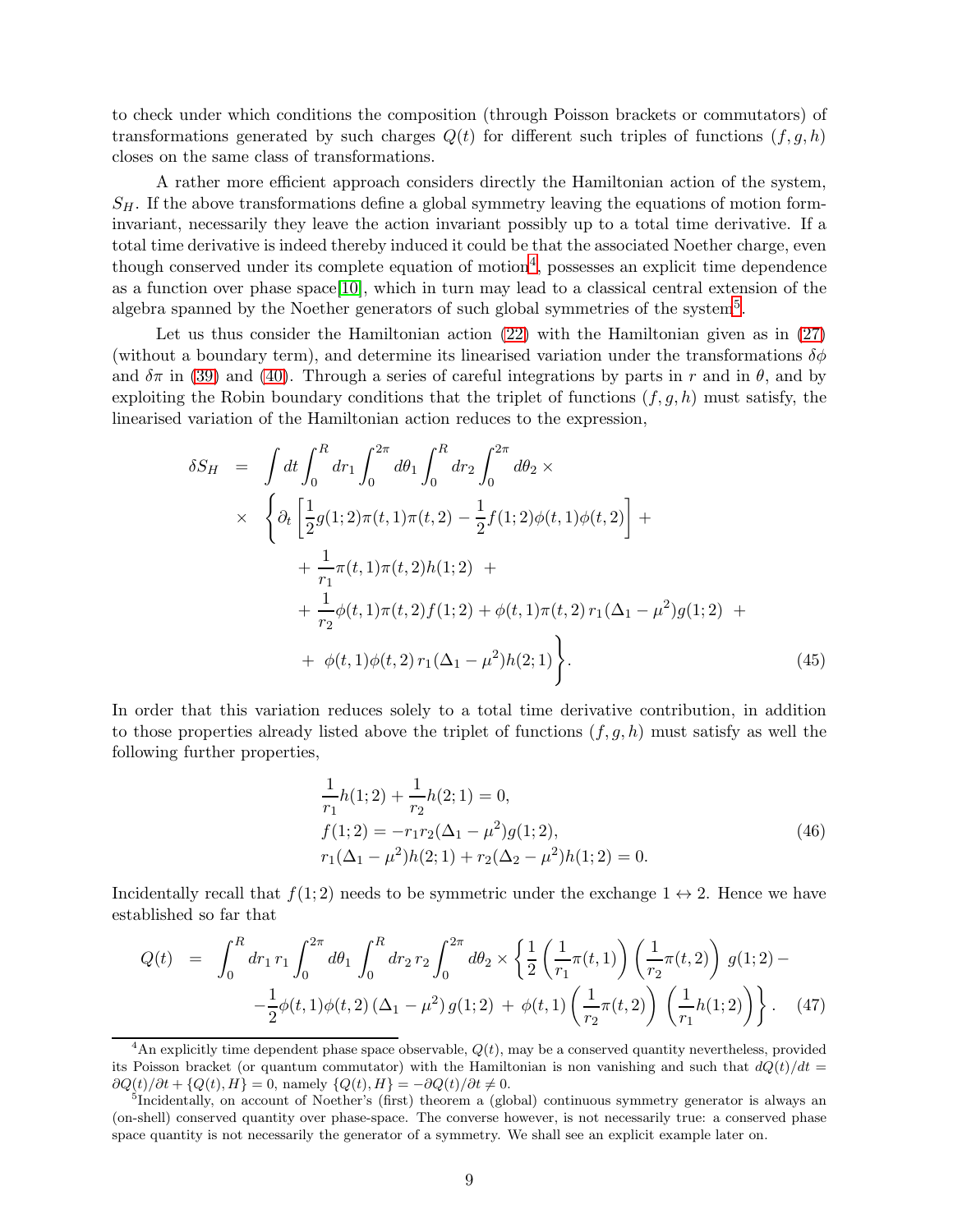Note that the functions  $g(1; 2)$ ,  $h(1; 2)/r_1$ , and  $f(1; 2)/(r_1r_2)$ , all satisfy radial Robin boundary conditions of parameter  $\lambda$ , in both their dependencies in  $r_1$  and  $r_2$ . Given that the functions  $\varphi_{\ell,n}(r,\theta)$  provide a basis of functions defined on the disk  $D(R)$  and obeying this very Robin boundary condition, it proves relevant to expand in that basis the symmetry transformation functions just listed in order to solve the different conditions they must meet, in the following form,

$$
g(r_1, \theta_1; r_2, \theta_2) = \sum_{\ell_1, n_1} \sum_{\ell_2, n_2} \alpha(\ell_1, n_1; \ell_2, n_2) \, \varphi_{\ell_1, n_1}(r_1, \theta_1) \, \varphi_{\ell_2, n_2}(r_2, \theta_2),\tag{48}
$$

and,

$$
\frac{1}{r_1} h(r_1, \theta_1; r_2, \theta_2) = \sum_{\ell_1, n_1} \sum_{\ell_2, n_2} \beta(\ell_1, n_1; \ell_2, n_2) \, \varphi_{\ell_1, n_1}(r_1, \theta_1) \, \varphi_{\ell_2, n_2}(r_2, \theta_2),\tag{49}
$$

where the complex coefficients  $\alpha(\ell_1, n_1; \ell_2, n_2)$  and  $\beta(\ell_1, n_1; \ell_2, n_2)$  are to be restricted in order to solve for all the necessary properties that the functions  $g(1; 2)$  and  $h(1; 2)/r_1$  must possess, while each of the double sums runs over  $\ell \in \mathbb{Z}$  and  $n = 1, 2, 3, \cdots$ .

The function  $g(1; 2)$  needs to be real valued and symmetric in  $(1 \leftrightarrow 2)$ , while  $f(1; 2)$  $-r_1r_2(\Delta_1-\mu^2)g(1;2)$  needs to be real and symmetric under that exchange as well. These three conditions translate into the following restrictions for  $\alpha(\ell_1, n_1; \ell_2, n_2)$ ,

$$
\alpha^*(\ell_1, n_1; \ell_2, n_2) = (-1)^{\ell_1 + \ell_2} \alpha(-\ell_1, n_1; -\ell_2, n_2),
$$
  
\n
$$
\alpha(\ell_1, n_1; \ell_2, n_2) - \alpha(\ell_2, n_2; \ell_1, n_1) = 0,
$$
  
\n
$$
(\omega_{\ell_1, n_1}^2 - \omega_{\ell_2, n_2}^2) \alpha(\ell_1, n_1; \ell_2, n_2) = 0.
$$
\n(50)

Given the distributions of the roots  $x_{\ell,n}$  for which we assume (as a function of the value for  $\lambda$ ) the generic situation with only a double degeneracy under  $\ell \leftrightarrow -\ell$  for fixed n, the general solution to these conditions is as follows. When  $|\ell_1| \neq |\ell_2|$  all coefficients  $\alpha(\ell_1, n_1; \ell_2, n_2)$  vanish identically. When  $|\ell_1| = |\ell_2|$  but  $n_1 \neq n_2$  again they all vanish. While for  $|\ell_1| = |\ell_2|$  and  $n_1 = n_2$  we have the following non vanishing values, for  $\ell \in \mathbb{Z}$  and  $n = 1, 2, 3, \cdots$ ,

$$
\alpha(\ell, n; \ell, n) \equiv \alpha_+(\ell, n) \in \mathbb{C}, \quad \text{with} \quad \alpha_+^*(\ell, n) = \alpha_+(-\ell, n); \tag{51}
$$

$$
\alpha(\ell, n; -\ell, n) \equiv \alpha_-(\ell, n) \in \mathbb{R}, \quad \text{with} \quad \alpha_-(-\ell, n) = \alpha_-(\ell, n), \tag{52}
$$

where  $\alpha_+(\ell,n)$  and  $\alpha_-(\ell,n)$  are arbitrary complex and real coefficients, respectively. Consequently one has,

$$
g(r_1, \theta_1; r_2, \theta_2) = \sum_{\ell, n} \alpha_+(\ell, n) \, \varphi_{\ell, n}(r_1, \theta_1) \, \varphi_{\ell, n}(r_2, \theta_2) + \sum_{\ell, n} \alpha_-(\ell, n) \, \varphi_{\ell, n}(r_1, \theta_1) \, \varphi_{-\ell, n}(r_2, \theta_2).
$$
\n(53)

The function  $h(1; 2)$  needs to be real, and to obey the two conditions

$$
\frac{1}{r_1}h(1;2) + \frac{1}{r_2}h(2;1) = 0, \qquad \Delta_1\left(\frac{1}{r_2}h(2;1)\right) + \Delta_2\left(\frac{1}{r_1}h(1;2)\right) = 0. \tag{54}
$$

These conditions then translate into the following restrictions for the coefficients  $\beta(\ell_1, n_1; \ell_2, n_2)$ ,

$$
\beta(\ell_1, n_1; \ell_2, n_2) = (-1)^{\ell_1 + \ell_2} \beta(-\ell_1, n_1; -\ell_2, n_2), \n\beta(\ell_1, n_1; \ell_2, n_2) + \beta(\ell_2, n_2; \ell_1, n_1) = 0, \n(k_{\ell_1, n_1}^2 - k_{\ell_2, n_2}^2) \beta(\ell_1, n_1; \ell_2, n_2) = 0.
$$
\n(55)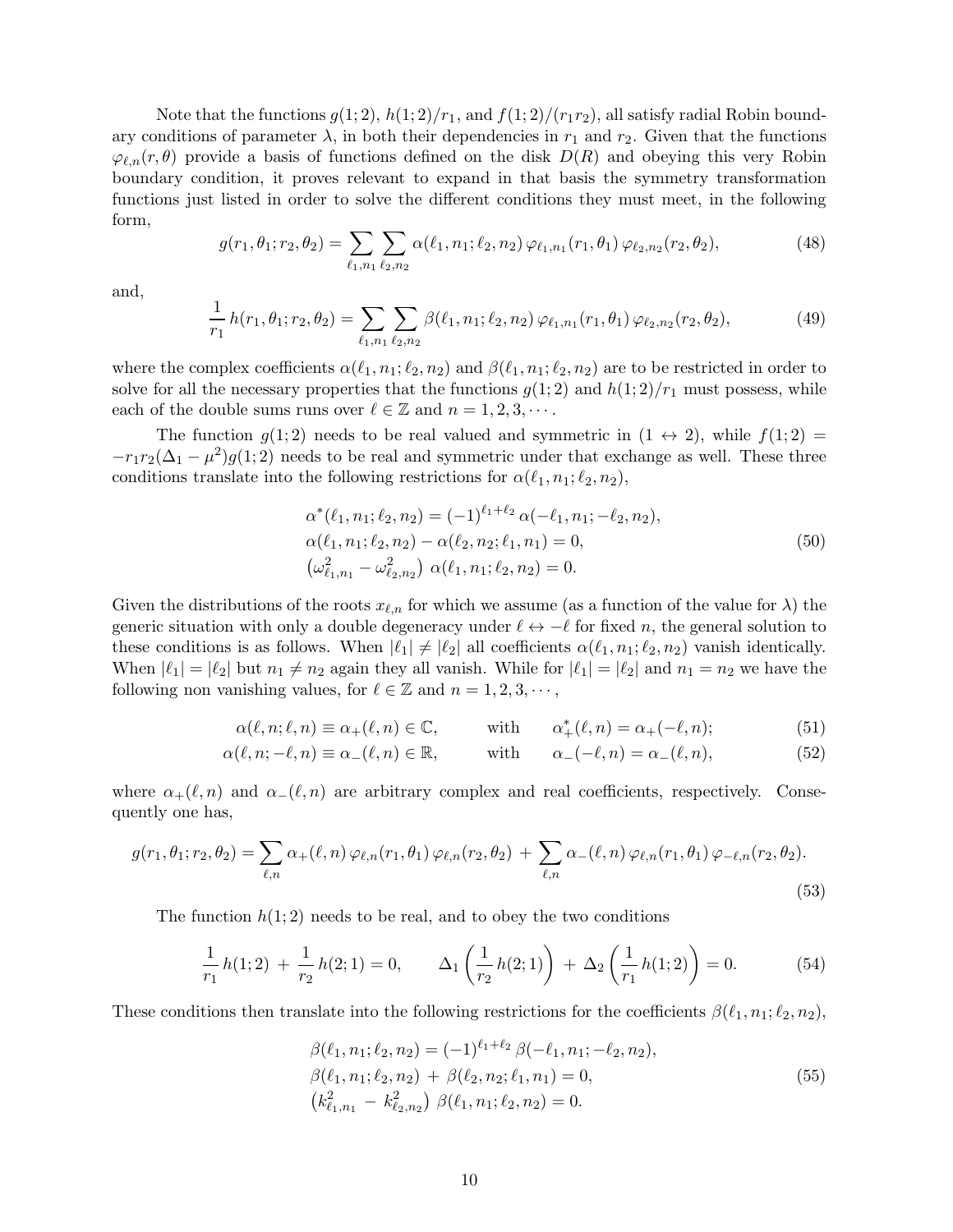As a consequence all the coefficients  $\beta(\ell_1, n_1; \ell_2, n_2)$  vanish identically unless  $\ell_1 = \ell = -\ell_2$  and  $n_1 = n_2$ , in which case one finds, with  $\ell \in \mathbb{Z}$  and  $n = 1, 2, 3, \cdots$ ,

$$
\beta(\ell, n; -\ell, n) = i\beta(\ell, n), \quad \text{with} \quad \beta(\ell, n) \in \mathbb{R} \quad \text{and} \quad \beta(-\ell, n) = -\beta(\ell, n), \quad (56)
$$

where  $\beta(\ell,n)$  is a collection of arbirary real constants (note that  $\beta(0,n) = 0$ ). Thus finally,

$$
\frac{1}{r_1} h(r_1, \theta_1; r_2, \theta_2) = i \sum_{\ell, n} \beta(\ell, n) \, \varphi_{\ell, n}(r_1, \theta_1) \, \varphi_{-\ell, n}(r_2, \theta_2). \tag{57}
$$

Having identified the triplet of functions  $(f, g, h)$  a direct substitution into [\(47\)](#page-9-2) determines the explicit form for the general generator of all global (and dynamical) symmetries of the free field  $\phi(t, r, \theta)$  in terms of its creation and annihilation operators. A patient but straightforward calculation then establishes that, once brought into normal ordered form in the case of the quantum operator,

$$
Q(t) = \sum_{\ell,n} \alpha_{+}(\ell,n) (-1)^{\ell} \omega_{\ell,n} a^{\dagger}(\ell,n) a(-\ell,n) + \sum_{\ell,n} (\alpha_{-}(\ell,n) \omega_{\ell,n} + \beta(\ell,n)) (-1)^{\ell} a^{\dagger}(\ell,n) a(\ell,n).
$$
 (58)

Note that this operator is such that  $Q^{\dagger}(t) = Q(t)$ , as it should. Furthermore, since one obviously has  $[Q(t), H] = 0$  (for which the degeneracy property  $\omega_{-\ell,n} = \omega_{\ell,n}$  is crucial), even though our approach accounted for the possibility that the generator of the general global symmetry could possess an explicit time dependence as a function defined over phase space, it turns out that in fact the conserved quantity  $Q(t)$  does not possess any explicit time dependence.

All the possible global symmetries of the free field  $\phi(t, r, \theta)$  have thus been identified, of which the complete set of conserved and time independent Noether generators is composed of the following bilinear operators in the Fock algebra generators,

$$
N_{\ell,n} = a^{\dagger}(\ell,n) a(\ell,n), \qquad Q_{\ell,n} = a^{\dagger}(\ell,n) a(-\ell,n), \qquad \ell \in \mathbb{Z}, \quad n = 1,2,3,\cdots,
$$
 (59)

such that

$$
N_{\ell,n}^{\dagger} = N_{\ell,n}, \qquad Q_{\ell,n}^{\dagger} = Q_{-\ell,n}, \qquad Q_{0,n} = N_{0,n}, \tag{60}
$$

and with as constant group parameters essentially the linearly independent and arbitrary coefficients  $\alpha_+(\ell,n) \in \mathbb{C}$  and  $\alpha_-(\ell,n), \beta(\ell,n) \in \mathbb{R}$  such that  $\alpha_+^*(\ell,n) = \alpha_+(-\ell,n), \alpha_-(\ell,n) =$  $\alpha_{-}(\ell, n)$ , and  $\beta(-\ell, n) = -\beta(\ell, n)$  (thus  $\beta(0, n) = 0$ ).

### 4 The Complete Global Symmetry Group

The algebra of all global symmetries of the 2+1 dimensional free scalar field theory on the disk  $D(R)$  is thus spanned by the operators  $N_{\ell,n}$  and  $Q_{\ell,n}$ , respectively the number operator and the angular-momentum flipping operator for each of the  $(\ell, n)$  modes of the stationary waves of the field and its conjugate momentum inside the disk. It should be clear these transformations do indeed transform a solution to the Klein-Gordon equation into another solution to the same Klein-Gordon equation, and this without changing the total energy of that field configuration since  $\omega_{-\ell,n} = \omega_{\ell,n}$ . Furthermore in particular, note that the conserved total energy and angularmomentum of the system are part of that large dynamical symmetry, which is much larger than the finite dimensional global symmetry group of the underlying spacetime geometry with the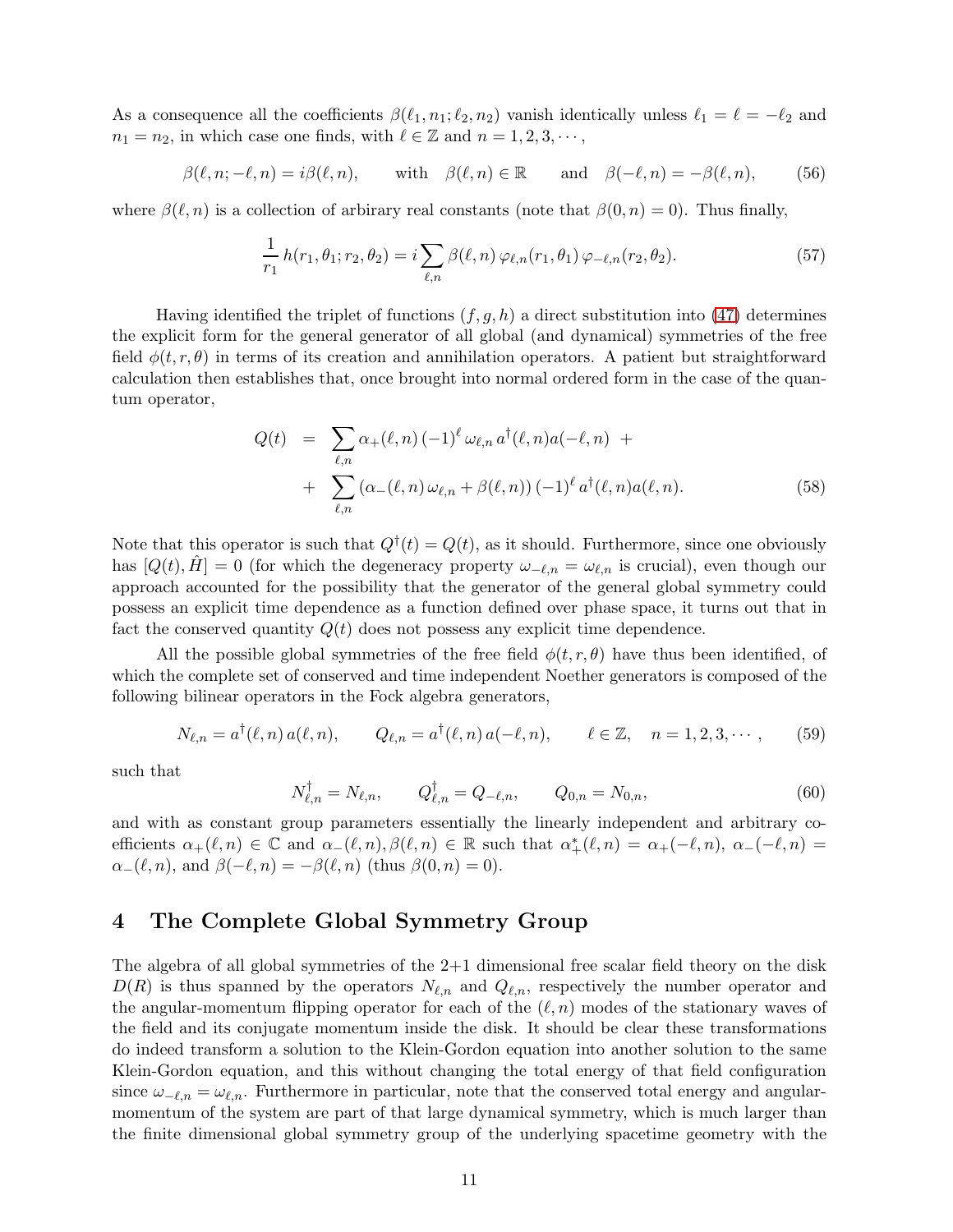topology of  $\mathbb{R} \times D(R)$ , namely time translations and disk rotations of which, when acting on the field and its conjugate momentum the generators are, respectively<sup>[6](#page-12-0)</sup>,

$$
\hat{H} = \sum_{\ell,n} \omega_{\ell,n} N_{\ell,n}, \qquad \hat{L} = \sum_{\ell,n} \ell N_{\ell,n}.
$$
\n(61)

The commutator algebra generated by all these conserved Noether charges of course closes, and is given by,

$$
[N_{\ell_1,n_1}, N_{\ell_2,n_2}] = 0,
$$
 (22)

$$
[N_{\ell_1,n_1}, Q_{\ell_2,n_2}] = \delta_{\ell_1,\ell_2} \delta_{n_1,n_2} Q_{\ell_1,n_1} - \delta_{\ell_1,-\ell_2} \delta_{n_1,n_2} Q_{-\ell_1,n_1},
$$
\n(62)

$$
[Q_{\ell_1,n_1}, Q_{\ell_2,n_2}] = \delta_{\ell_1,-\ell_2} \delta_{n_1,n_2} (N_{\ell_1,n_1} - N_{-\ell_1,n_1}). \tag{63}
$$

In particular it also follows that,

$$
\left[\hat{H}, N_{\ell,n}\right] = 0, \qquad \left[\hat{L}, N_{\ell,n}\right] = 0,\tag{64}
$$

$$
\left[\hat{H}, Q_{\ell,n}\right] = 0, \qquad \left[\hat{L}, Q_{\ell,n}\right] = 2\ell \, Q_{\ell,n},\tag{65}
$$

as it should of course, while furthermore,

$$
[N_{\ell_1,n_1}, a(\ell_2,n_2)] = -\delta_{\ell_1,\ell_2}\delta_{n_1,n_2}a(\ell_1,n_1) \quad , \quad [N_{\ell_1,n_1}, a^\dagger(\ell_2,n_2)] = +\delta_{\ell_1,\ell_2}\delta_{n_1,n_2}a^\dagger(\ell_1,n_1), \tag{66}
$$

$$
[Q_{\ell_1,n_1}, a(\ell_2,n_2)] = -\delta_{\ell_1,\ell_2}\delta_{n_1,n_2} a(-\ell_1,n_1) , [Q_{\ell_1,n_1}, a^{\dagger}(\ell_2,n_2)] = +\delta_{\ell_1,-\ell_2}\delta_{n_1,n_2} a^{\dagger}(\ell_1,n_1).
$$

In order to identify the symmetry group associated to the above algebra generated by  $N_{\ell,n}$ and  $Q_{\ell,n}$  let us take as a clue the expressions for the total Hamiltonian and angular-momentum operators in [\(35\)](#page-7-0) and [\(36\)](#page-7-1). Clearly quantum sectors with different values for  $n = 1, 2, 3, \cdots$  are all decoupled form one another, and so are the sectors with different values of  $|\ell|$  for  $\ell \in \mathbb{Z}$ . However given a fixed value for n, the sectors with opposite values of  $\ell \neq 0$  and  $-\ell$  are coupled to one another through the action of the global symmetries generated by  $N_{\ell,n}$  and  $Q_{\ell,n}$ .

Let us thus first consider the sector with  $\ell = 0$  and a given value for  $n = n_0$ . Since such a sector does not contribute to the total angular-momentum  $\hat{L}$ , is left invariant by the sole symmetry generator  $N_{0,n_0} = Q_{0,n_0} = a^{\dagger}(0,n_0)a(0,n_0)$  and contributes to the total energy as  $\hat{H}(0, n_0) = \omega_{0,n_0} N_{0,n_0}$ , any such sector is equivalent to that of an ordinary one-dimensional harmonic oscillator of angular frequency  $\omega_{0,n_0}$ , of which the global symmetry is the  $\mathrm{U}(1)_{0,n_0}$  phase symmetry generated by the number operator  $N_{0,n_0}$ . Hence the complete global symmetry of all  $\ell = 0$  sectors of the free scalar field in the disk  $D(R)$  is  $\bigotimes_{n_0=1}^{\infty} U(1)_{0,n_0}$ .

Consider now a specific non vanishing and positive value of  $\ell = 1, 2, 3, \cdots$  as well as a given value for  $n = n_{\ell}$ . Let us then adapt the notations as follows, in order to emphasize the analogy to be highlighted,

$$
a_+ \equiv a(\ell, n_\ell), \qquad a_- \equiv a(-\ell, n_\ell), \qquad a_+^\dagger \equiv a^\dagger(\ell, n_\ell), \qquad a_-^\dagger \equiv a^\dagger(-\ell, n_\ell), \tag{67}
$$

<span id="page-12-0"></span> $6$ On account of the completeness relation [\(13\)](#page-4-1) these two conserved Noether charges correspond to the choices  $g(1; 2) = \delta(r_1 - r_2)\delta(\theta_1 - \theta_2/r_1)$  and  $h(1; 2) = 0$  in the case of H, and to the choices  $g(1; 2) = 0$  and  $h(1; 2) = 0$  $\delta(r_1 - r_2)\partial_{\theta_1}\delta(\theta_1 - \theta_2)$  in the case of L, thereby being also spatially local bilinear quantities in phase space.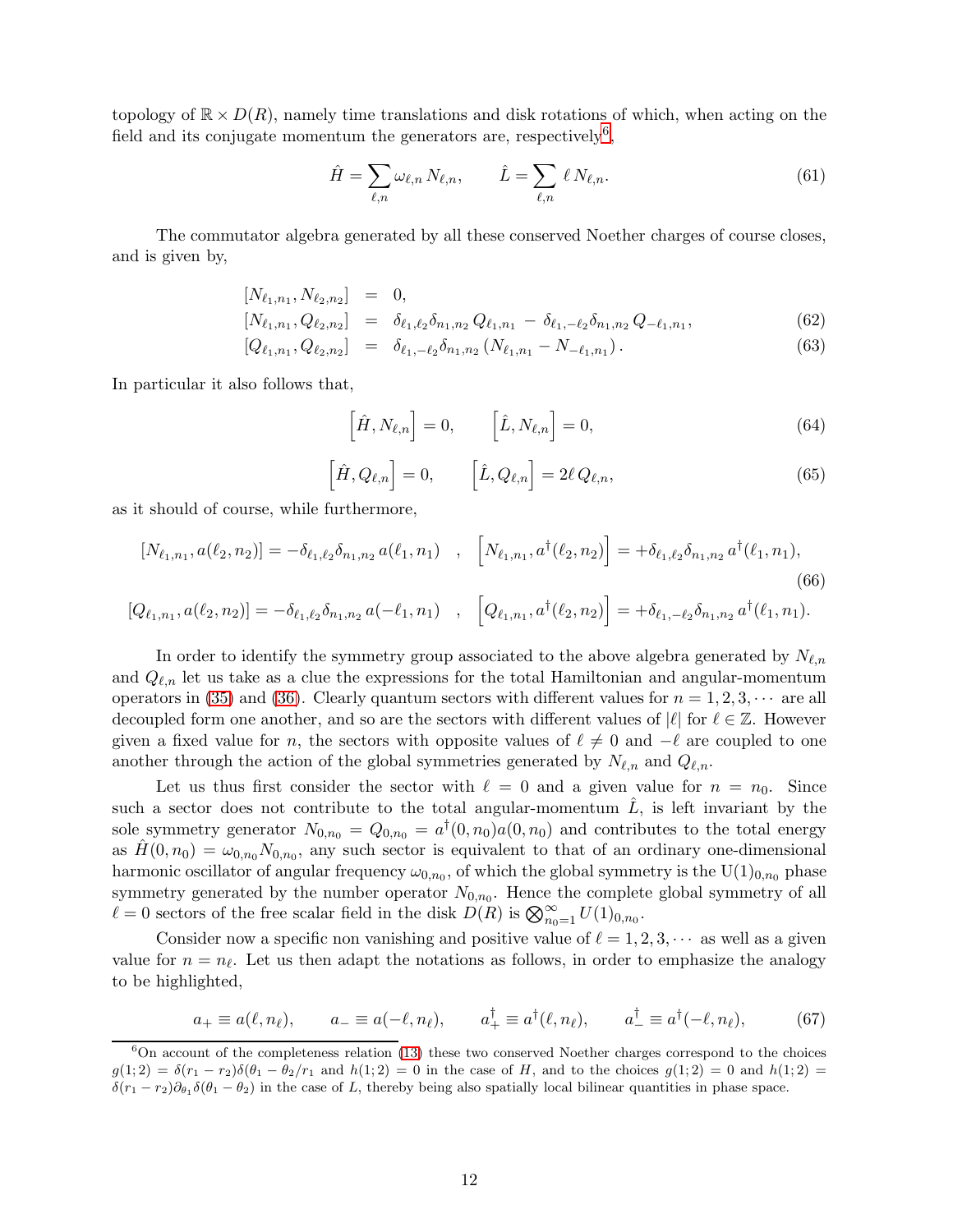and consider the following combinations of the symmetry generators for the sectors  $(\ell, n_\ell)$  and  $(-\ell, n_\ell),$ 

$$
T_0 = T_0(\ell, n_{\ell}) \equiv \frac{1}{2} \left( N_{\ell, n_{\ell}} + N_{-\ell, n_{\ell}} \right) = \frac{1}{2} \left( a_+^{\dagger} a_+ + a_-^{\dagger} a_- \right),
$$
  
\n
$$
T_3 = T_3(\ell, n_{\ell}) \equiv \frac{1}{2} \left( N_{\ell, n_{\ell}} - N_{-\ell, n_{\ell}} \right) = \frac{1}{2} \left( a_+^{\dagger} a_+ - a_-^{\dagger} a_- \right),
$$
\n(68)

$$
T_+ = T_+(\ell,n_\ell) \equiv Q_{\ell,n_\ell} = a_+^\dagger a_- \equiv T_1 + iT_2,
$$

$$
T_{-} = T_{-}(\ell, n_{\ell}) \equiv Q_{-\ell, n_{\ell}} = a_{-}^{\dagger} a_{+} \equiv T_{1} - i T_{2}.
$$
\n(69)

Obviously  $2\omega_{\ell,n}T_0$  is the total contribution of the sectors  $(\ell,n)$  and  $(-\ell,n)$  to the total energy of the system, while  $2\ell T_3$  is that to its total angular-momentum. Once again  $T_0$  generates a global  $U(1)_{\ell,n_{\ell}}$  phase symmetry for these two sectors of the system. However one has furthermore

$$
[T_3, T_+] = +T_+, \qquad [T_3, T_-] = -T_-, \qquad [T_+, T_-] = 2T_3,\tag{70}
$$

or equivalently,

$$
[T_i, T_j] = i\epsilon_{ijk} T_k, \qquad \epsilon_{123} = +1, \qquad i, j, k = 1, 2, 3,
$$
\n
$$
(71)
$$

in which one recognises the SU(2) Lie algebra. Indeed the Fock algebras  $(a_{\pm}, a_{\pm}^{\dagger})$  are precisely those of the two dimensional spherically symmetric harmonic oscillator in the Euclidean plane (in the helicity basis), which is well known to possess a  $SU(2)$  dynamical symmetry with the above SU(2) algebra. Thus the sectors  $(\ell, n_{\ell})$  and  $(-\ell, n_{\ell})$  with  $\ell \neq 0$  of the free scalar field in the disk  $D(R)$  possess a global and dynamical  $SU(2)_{\ell,n_{\ell}}$  symmetry, which is not spatially local in phase space.

Consequently one comes to the final conclusion that the complete global symmetry group of the free scalar field in the disk  $D(R)$  – which for most of it is a dynamical and spatially non local symmetry group – is identified as the following infinite countable symmetry group

$$
\bigotimes_{n_0=1}^{\infty} U(1)_{0,n_0} \bigotimes_{\ell=1}^{\infty} \bigotimes_{n_{\ell}=1}^{\infty} U(2)_{\ell,n_{\ell}}.
$$
\n(72)

The finite dimensional symmetry group of the underlying spacetime geometry, namely the direct product of global time translations and space rotations, is a specific subgroup of the above, with the following two abelian generators which are also spatially local in phase space,

$$
\hat{H} = \sum_{n_0=1}^{\infty} \omega_{0,n_0} N_{0,n_0} + \sum_{\ell=1}^{\infty} \sum_{n_\ell=1}^{\infty} 2\omega_{\ell,n} T_0(\ell,n_\ell), \qquad \hat{L} = \sum_{\ell=1}^{\infty} \sum_{n_\ell=1}^{\infty} 2\ell T_3(\ell,n_\ell). \tag{73}
$$

To make the above points somewhat more explicit, let us also consider now the finite symmetry transformations generated by each of the generators  $N_{\ell,n}$ ,  $Q_{\ell,n}$  and  $Q_{\ell,n}^{\dagger} = Q_{-\ell,n}$  to check that indeed they map solutions into other solutions to the equations of motion, by redefining and mixing the mode amplitudes  $a(\ell,n)$  and  $a^{\dagger}(\ell,n)$  and thus the latter's contributions to the field and its conjugate momentum,  $\phi(t, r, \theta)$  and  $\pi(t, r, \theta)$ , in the Heisenberg picture.

Beginning with the Hermitian number operators  $N_{\ell,n} = N_{\ell,n}^{\dagger}$ , let us consider a specific but otherwise arbitrary choice of values  $\ell_0 \in \mathbb{Z}$  and  $n_0 \in \mathbb{N}^+$  and the number operator  $N_{\ell_0,n_0}$  =  $a^{\dagger}(\ell_0, n_0) a(\ell_0, n_0)$  corresponding to the mode  $(\ell_0, n_0)$  of the field. Since the only sector  $(\ell, n)$  and its Fock algebra which does not commute with  $N_{\ell_0,n_0}$  is that of the mode  $(\ell_0,n_0)$ , all finite and global symmetries generated by that number operator through the action of the unitary operator

$$
U(\alpha) \equiv e^{i\alpha N_{\ell_0, n_0}}, \qquad \alpha \in \mathbb{R}, \tag{74}
$$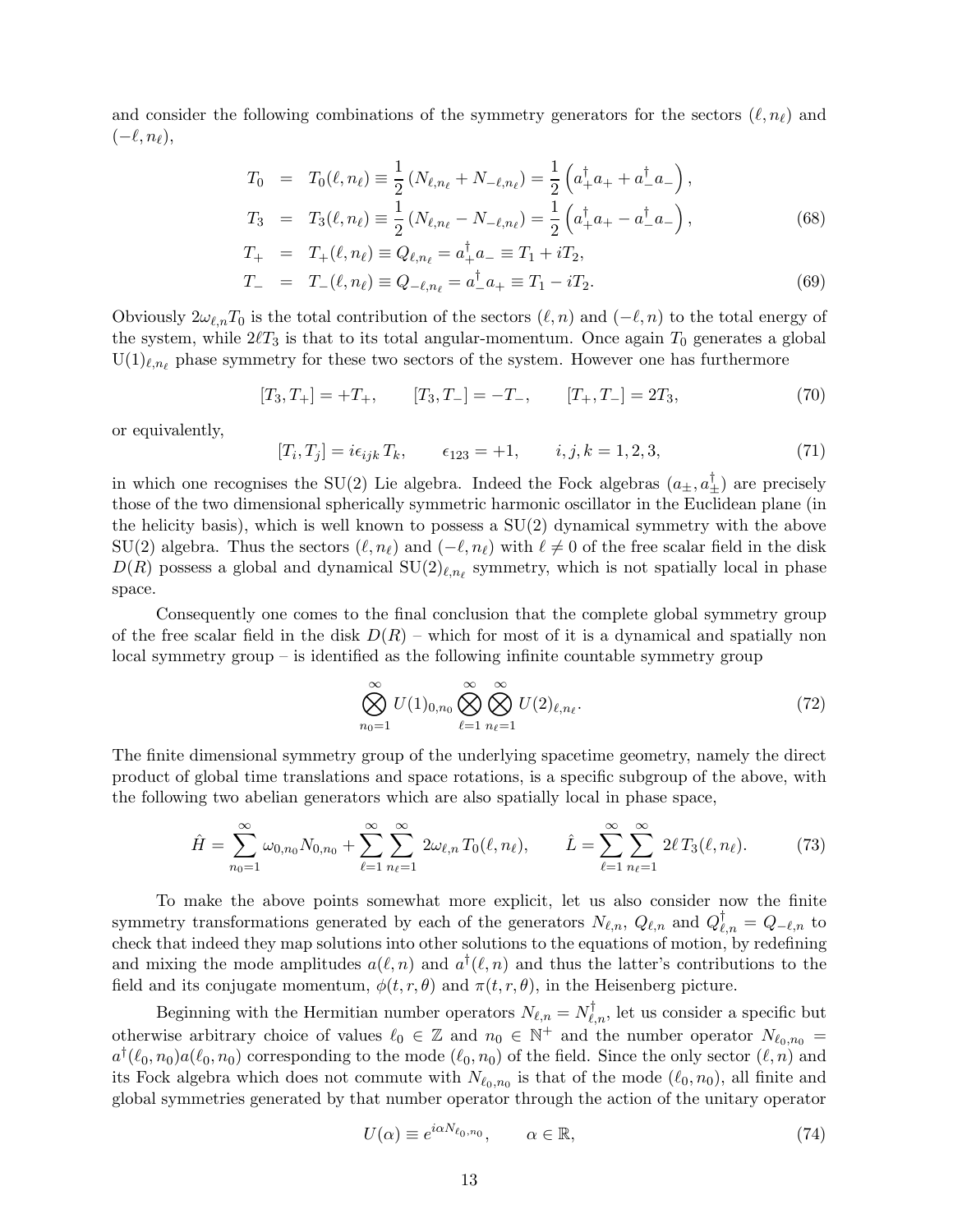leave invariant all sectors  $(\ell, n) \neq (\ell_0, n_0)$ , and only act on the single sector  $(\ell_0, n_0)$ . In particular given that

$$
[N_{\ell_0,n_0}, a(\ell_0,n_0)] = -a(\ell_0,n_0), \qquad [N_{\ell_0,n_0}, a^\dagger(\ell_0,n_0)] = +a^\dagger(\ell_0,n_0), \qquad (75)
$$

one readily establishes that

$$
\tilde{a}(\ell_0, n_0) \equiv U(\alpha) a(\ell_0, n_0) U^{\dagger}(\alpha) = e^{-i\alpha} a(\ell_0, n_0), \n\tilde{a}^{\dagger}(\ell_0, n_0) \equiv U(\alpha) a^{\dagger}(\ell_0, n_0) U^{\dagger}(\alpha) = e^{i\alpha} a^{\dagger}(\ell_0, n_0).
$$
\n(76)

Note that these unitary transformations leave invariant the Fock algebra of the creation and annihilation operators of the sector  $(\ell_0, n_0)$ , as well as its Fock vacuum. When acting on the phase space fields as  $U(\alpha)AU^{\dagger}(\alpha)$  where A is any operator, clearly these transformations only lead to a phase redefinition of the mode amplitudes  $a(\ell_0, n_0)$  and  $a^{\dagger}(\ell_0, n_0)$ , thereby indeed mapping any given solution to some other solution of the same Hamiltonian equations of motion of the Klein-Gordon scalar field in the disk.

Turning now to the angular-momentum flipping operators  $Q_{\ell,n}$ , since  $Q_{0,n} = N_{0,n}$  let us consider a specific but otherwise arbitrary choice of values  $\ell_0 \in \mathbb{N}^+$  and  $n_0 \in \mathbb{N}^+$  and the operators  $Q_{\ell_0,n_0} = a^{\dagger}(\ell_0,n_0) a(-\ell_0,n_0)$  and  $Q_{-\ell_0,n_0} = Q_{\ell}^{\dagger}$  $\theta_{\ell_0,n_0}^{\dagger} = a^{\dagger}(-\ell_0,n_0)a(\ell_0,n_0)$  corresponding to the modes  $(\ell_0, n_0)$  and  $(-\ell_0, n_0)$  of the field. In this case all sectors except for these two are left invariant under any of the finite global symmetry transformations generated by these two operators. Let us recall that these transformations are indeed symmetries because of the degeneracy  $\omega_{-\ell_0,n_0} = \omega_{\ell_0,n_0}$ .

In order to work with Hermitian operators, let us introduce the operators,

$$
T_1(\ell_0, n_0) = \frac{1}{2} \left( Q_{\ell_0, n_0} + Q_{\ell_0, n_0}^\dagger \right), \qquad T_2(\ell_0, n_0) = -\frac{1}{2} i \left( Q_{\ell_0, n_0} - Q_{\ell_0, n_0}^\dagger \right), \tag{77}
$$

such that  $T_1^{\dagger}$  $T_1^{\dagger}(\ell_0, n_0) = T_1(\ell_0, n_0)$  and  $T_2^{\dagger}$  $T_2^{\dagger}(\ell_0, n_0) = T_2(\ell_0, n_0)$ . Given that one has in this case,

$$
[T_1(\ell_0, n_0), a(\pm \ell_0, n_0)] = -\frac{1}{2}a(\mp \ell_0, n_0) , [T_2(\ell_0, n_0), a(\pm \ell_0, n_0)] = \pm \frac{1}{2}ia(\mp \ell_0, n_0),
$$
  

$$
[T_1(\ell_0, n_0), a^\dagger(\pm \ell_0, n_0)] = +\frac{1}{2}a^\dagger(\mp \ell_0, n_0) , [T_2(\ell_0, n_0), a^\dagger(\pm \ell_0, n_0)] = \pm \frac{1}{2}ia^\dagger(\mp \ell_0, n_0), (78)
$$

the finite global and unitary symmetry transformations

$$
U(\alpha_1) \equiv e^{i\alpha_1 T_1(\ell_0, n_0)}, \qquad U(\alpha_2) \equiv e^{i\alpha_2 T_2(\ell_0, n_0)}, \qquad \alpha_1, \alpha_2 \in \mathbb{R}, \tag{79}
$$

generate the following redefinitions and mixings of the mode amplitudes of the sectors  $(\ell_0, n_0)$  and  $(-\ell_0, n_0)$ , which are hence indeed once again genuine symmetry transformations mapping solutions into other solutions to the dynamical equations of the field, namely first for transformations generated by  $T_1$ ,

$$
\tilde{a}(\pm \ell_0, n_0) \equiv U(\alpha_1) a(\pm \ell_0, n_0) U^{\dagger}(\alpha_1) = \cos \frac{\alpha_1}{2} a(\pm \ell_0, n_0) - i \sin \frac{\alpha_1}{2} a(\mp \ell_0, n_0),
$$
  

$$
\tilde{a}^{\dagger}(\pm \ell_0, n_0) \equiv U(\alpha_1) a^{\dagger}(\pm \ell_0, n_0) U^{\dagger}(\alpha_1) = \cos \frac{\alpha_1}{2} a^{\dagger}(\pm \ell_0, n_0) + i \sin \frac{\alpha_1}{2} a^{\dagger}(\mp \ell_0, n_0),
$$
 (80)

as well as for transformations generated by  $T_2$ ,

$$
\tilde{a}(\pm \ell_0, n_0) \equiv U(\alpha_2) a(\pm \ell_0, n_0) U^{\dagger}(\alpha_2) = \cos \frac{\alpha_2}{2} a(\pm \ell_0, n_0) \mp \sin \frac{\alpha_2}{2} a(\mp \ell_0, n_0),
$$
  

$$
\tilde{a}^{\dagger}(\pm \ell_0, n_0) \equiv U(\alpha_2) a^{\dagger}(\pm \ell_0, n_0) U^{\dagger}(\alpha_2) = \cos \frac{\alpha_2}{2} a^{\dagger}(\pm \ell_0, n_0) \mp \sin \frac{\alpha_2}{2} a^{\dagger}(\mp \ell_0, n_0). \tag{81}
$$

Note again that these unitary transformations leave invariant the Fock algebras of both sectors  $(\ell_0, n_0)$  and  $(-\ell_0, n_0)$ , as well as the corresponding Fock vacua.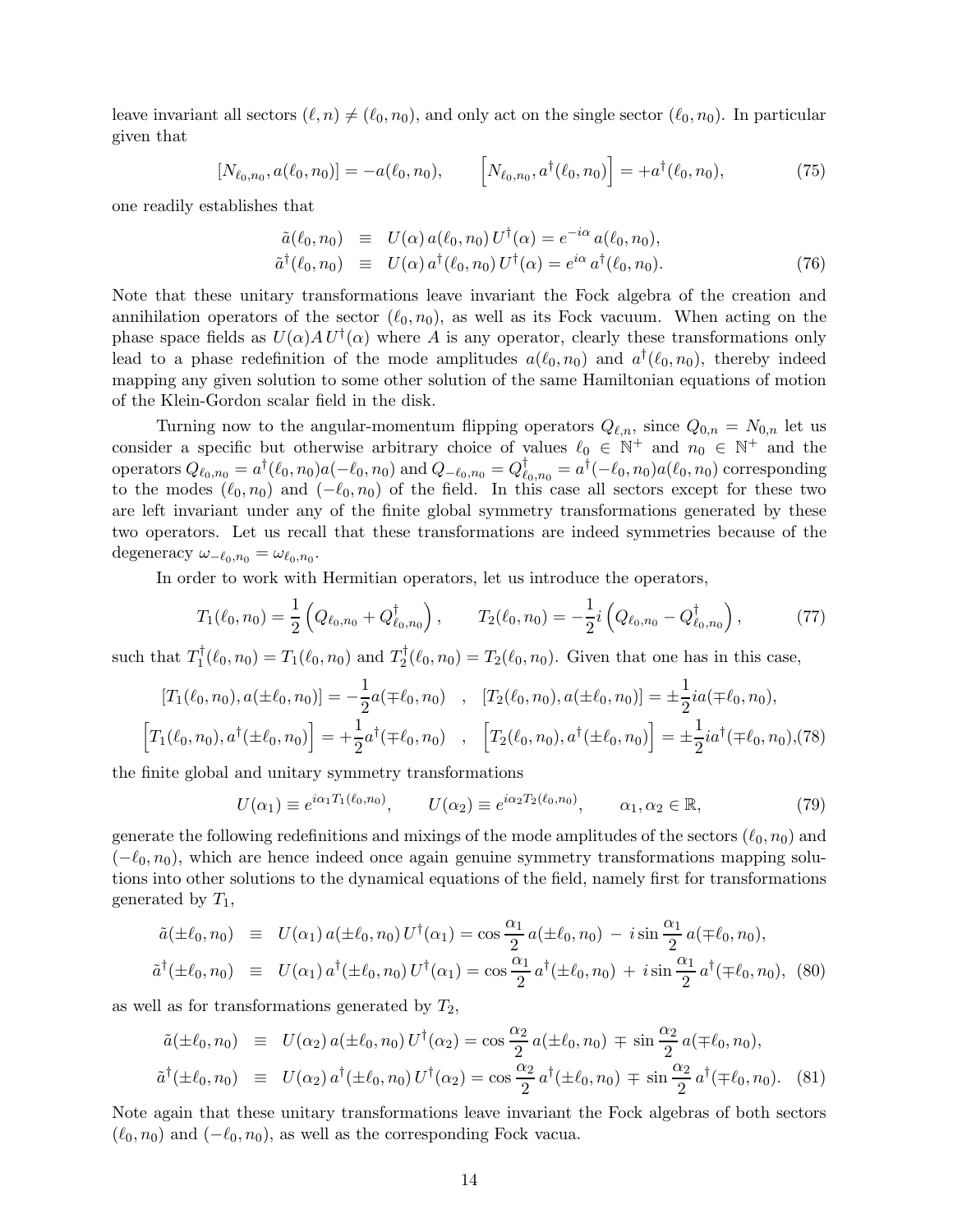### 5 Conclusions

In view of the double degeneracy in the energy spectrum under the exchange  $\ell \leftrightarrow -\ell$  for  $\ell \neq 0$ as made explicit in [\(35\)](#page-7-0) and [\(36\)](#page-7-1), and given the hindsight gained through the present analysis, it would appear rather obvious that indeed the system possesses as finite global (and dynamical) symmetries the group identified above, namely

$$
\bigotimes_{n_0=1}^{\infty} U(1)_{0,n_0} \bigotimes_{\ell=1}^{\infty} \bigotimes_{n_{\ell}=1}^{\infty} U(2)_{\ell,n_{\ell}}.
$$
\n(82)

However that there do not exist any further global symmetries is less obvious, a conclusion which requires an approach such as the one having been used herein and based on the rationale outlined in the Introduction. This is not to say that there do not exist other conserved quantities for the system. Rather it means that there do not exist conserved quantities other than  $N_{\ell,n}$  and  $Q_{\ell,n}$ that would also be generators of additional continuous global symmetries of the system.

To make this point more explicit, given specific but otherwise arbitrary values for  $\ell_1$  and  $\ell_2$  and for  $n_1$  and  $n_2$ , and such that  $|\ell_1| \neq |\ell_2|$ , consider the following operators bilinear in the creation and annihilation operators for the mode sectors  $(\ell_1, n_1)$  and  $(\ell_2, n_2)$ ,

$$
Q(\ell_1, n_1; \ell_2, n_2; t) = e^{i(\omega_{\ell_2, n_2} - \omega_{\ell_1, n_1})t} a^{\dagger}(\ell_1, n_1) a(\ell_2, n_2),
$$
  
\n
$$
Q^{\dagger}(\ell_1, n_2; \ell_2, n_2; t) = e^{i(\omega_{\ell_1, n_1} - \omega_{\ell_2, n_2})t} a^{\dagger}(\ell_2, n_2) a(\ell_1, n_1) = Q(\ell_2, n_2; \ell_1, n_1; t),
$$
\n(83)

in which of course then  $\omega_{\ell_1,n_1} \neq \omega_{\ell_2,n_2}$ . Even though they do not commute with the Hamiltonian,  $H<sub>1</sub>$ , of the system these operators are conserved quantities because of their specific explicit time dependence such that their Heisenberg equation of motion reads,

$$
i\frac{dQ(\ell_1, n_1; \ell_2, n_2; t)}{dt} = i\frac{\partial Q(\ell_1, n_1; \ell_2, n_2; t)}{\partial t} + [Q(\ell_1, n_1; \ell_2, n_2; t), H] = 0.
$$
 (84)

Consider now the two associated conserved Hermitian operators

$$
Q_{+}(t) \equiv \frac{1}{2} \left( Q(\ell_{1}, n_{1}; \ell_{2}, n_{2}; t) + Q^{\dagger}(\ell_{1}, n_{1}; \ell_{2}, n_{2}; t) \right),
$$
  
\n
$$
Q_{-}(t) \equiv -\frac{1}{2} i \left( Q(\ell_{1}, n_{1}; \ell_{2}, n_{2}; t) - Q^{\dagger}(\ell_{1}, n_{1}; \ell_{2}, n_{2}; t) \right).
$$
\n(85)

Using the shorthand notations  $\omega_1 \equiv \omega_{\ell_1,n_1}$ ,  $\omega_2 \equiv \omega_{\ell_2,n_2}$ ,  $a_1 \equiv a(\ell_1,n_1)$ ,  $a_2 \equiv a(\ell_2,n_2)$ ,  $a_1^{\dagger} \equiv a(\ell_1,n_1)$  $a^{\dagger}(\ell_1, n_1)$  and  $a_2^{\dagger} \equiv a^{\dagger}(\ell_2, n_2)$ , one then has the relations,

$$
[Q_{+}(t), a_{1}] = e^{i(\omega_{2}-\omega_{1})t} \frac{-1}{2} a_{2} , [Q_{-}(t), a_{1}] = e^{i(\omega_{2}-\omega_{1})t} \frac{i}{2} a_{2},
$$
  
\n
$$
[Q_{+}(t), a_{2}] = e^{i(\omega_{1}-\omega_{2})t} \frac{-1}{2} a_{1} , [Q_{-}(t), a_{2}] = e^{i(\omega_{1}-\omega_{2})t} \frac{-i}{2} a_{1},
$$
  
\n
$$
[Q_{+}(t), a_{1}^{\dagger}] = e^{i(\omega_{1}-\omega_{2})t} \frac{1}{2} a_{2}^{\dagger} , [Q_{-}(t), a_{1}^{\dagger}] = e^{i(\omega_{1}-\omega_{2})t} \frac{i}{2} a_{2}^{\dagger},
$$
\n(86)

$$
\left[Q_+(t), a_2^\dagger\right] = e^{i(\omega_2 - \omega_1)t} \frac{1}{2} a_1^\dagger \quad , \quad \left[Q_-(t), a_2^\dagger\right] = e^{i(\omega_2 - \omega_1)t} \frac{-i}{2} a_1^\dagger. \tag{87}
$$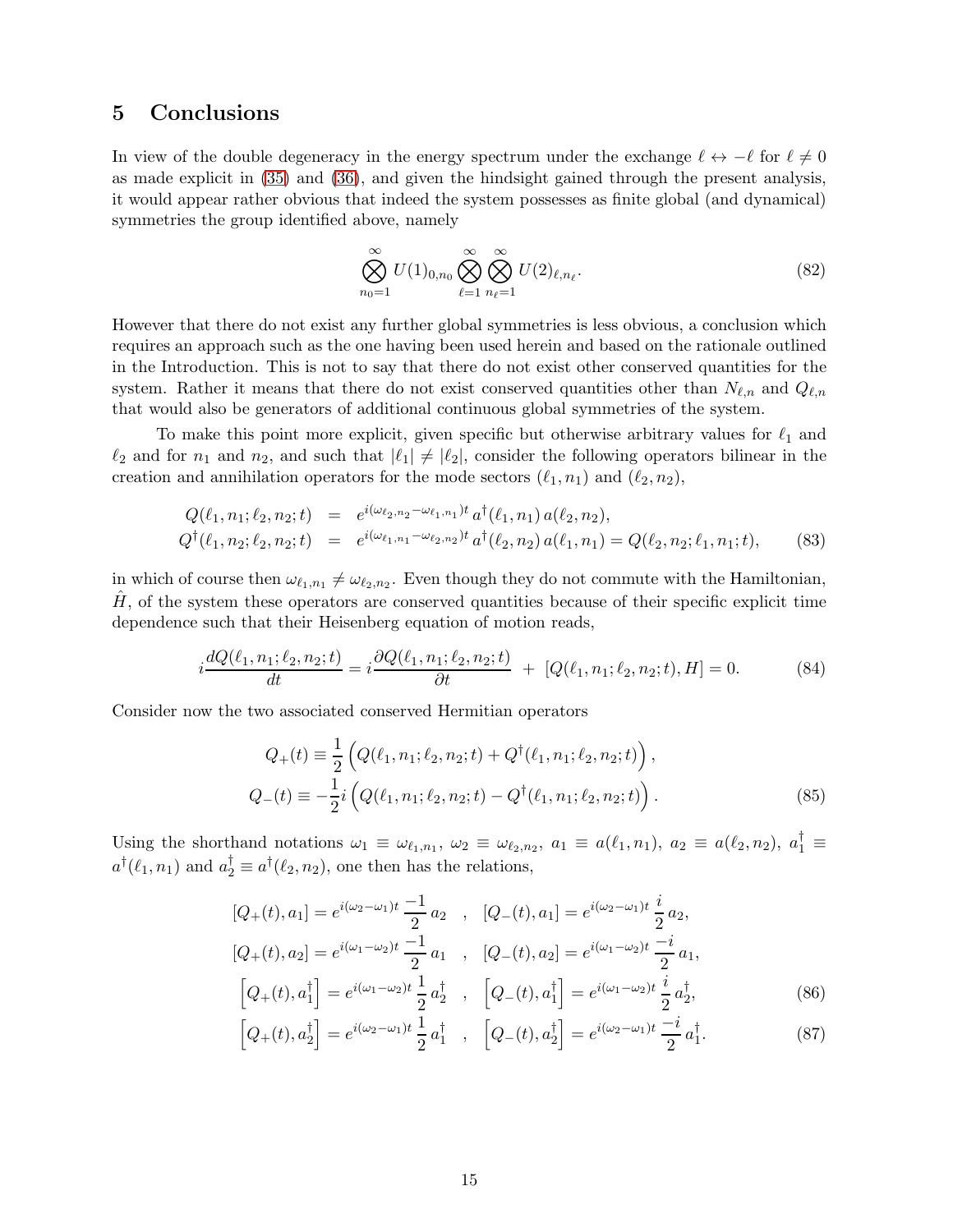For finite transformations generated by  $Q_+(t)$  and  $Q_-(t)$  it then follows that, given  $\alpha \in \mathbb{R}$ ,

$$
e^{i\alpha Q_{+}(t)} a_{1} e^{-i\alpha Q_{+}(t)} = \cos \frac{\alpha}{2} a_{1} - i \sin \frac{\alpha}{2} e^{i(\omega_{2} - \omega_{1})t} a_{2},
$$
  
\n
$$
e^{i\alpha Q_{+}(t)} a_{2} e^{-i\alpha Q_{+}(t)} = \cos \frac{\alpha}{2} a_{2} - i \sin \frac{\alpha}{2} e^{i(\omega_{1} - \omega_{2})t} a_{1},
$$
  
\n
$$
e^{i\alpha Q_{+}(t)} a_{1}^{\dagger} e^{-i\alpha Q_{+}(t)} = \cos \frac{\alpha}{2} a_{1}^{\dagger} + i \sin \frac{\alpha}{2} e^{i(\omega_{1} - \omega_{2})t} a_{2}^{\dagger},
$$
  
\n
$$
e^{i\alpha Q_{+}(t)} a_{2}^{\dagger} e^{-i\alpha Q_{+}(t)} = \cos \frac{\alpha}{2} a_{2}^{\dagger} + i \sin \frac{\alpha}{2} e^{i(\omega_{2} - \omega_{1})t} a_{1}^{\dagger},
$$
\n(89)

as well as,

$$
e^{i\alpha Q_{-}(t)} a_{1} e^{-i\alpha Q_{-}(t)} = \cos \frac{\alpha}{2} a_{1} - \sin \frac{\alpha}{2} e^{i(\omega_{2}-\omega_{1})t} a_{2},
$$
  
\n
$$
e^{i\alpha Q_{-}(t)} a_{2} e^{-i\alpha Q_{-}(t)} = \cos \frac{\alpha}{2} a_{2} + \sin \frac{\alpha}{2} e^{i(\omega_{1}-\omega_{2})t} a_{1},
$$
  
\n
$$
e^{i\alpha Q_{-}(t)} a_{1}^{\dagger} e^{-i\alpha Q_{-}(t)} = \cos \frac{\alpha}{2} a_{1}^{\dagger} - \sin \frac{\alpha}{2} e^{i(\omega_{1}-\omega_{2})t} a_{2}^{\dagger},
$$
  
\n
$$
e^{i\alpha Q_{-}(t)} a_{2}^{\dagger} e^{-i\alpha Q_{-}(t)} = \cos \frac{\alpha}{2} a_{2}^{\dagger} + \sin \frac{\alpha}{2} e^{i(\omega_{2}-\omega_{1})t} a_{1}^{\dagger}.
$$
  
\n(91)

Note that these two classes of unitary transformations leave invariant the Fock algebras of the mode sectors  $(\ell_1, n_1)$  and  $(\ell_2, n_2)$ , as it should. However clearly they do not map solutions to the Klein-Gordon equation into some other solutions to the same equation, and thus do not define symmetries of the system. Even though conserved, the operators  $Q_+(t)$  and  $Q_-(t)$  are not generators of any global symmetry of the system.

These considerations are indeed in perfect agreement with the conclusions of the detailed and general analysis developed in the present paper, which established that all global (and dynamical) symmetries of the system are generated by the conserved operators  $N_{\ell,n}$  and  $Q_{\ell,n}$  and only those bilinear operators in the creation and annihilation operators of field standing modes. By considering all possible bilinear quantities in the phase space degrees of freedom, even those that are not spatially local, and by requiring the Hamiltonian action to be left invariant up to a total time derivative under variations of the phase space degrees of freedom generated by all such spatially bilocal phase space bilinear quantities, provides a systematic rationale for identifying all possible global (and dynamical) symmetries of this system with linear equations of motion.

Relying on the understanding achieved through that approach in the present case of a free field theory restricted to a bounded spatial domain, in a forthcoming work we plan to apply the same rationale to a free scalar field theory defined this time over an unbounded Minkowski spacetime, in order to also establish then the relation between all global (and dynamical) symmetries of that system with its BMS symmetries.

### Acknowledgements

DBI acknowledges the support of an "extraordinary" postdoctoral Fellowship of the Académie de Recherche et d'Enseignement Supérieur (ARES) of the Wallonia-Brussels Federation of Belgium towards a six months stay at CP3 during which the present work was completed. The work of JG is supported in part by the Institut Interuniversitaire des Sciences Nucléaires (IISN, Belgium).